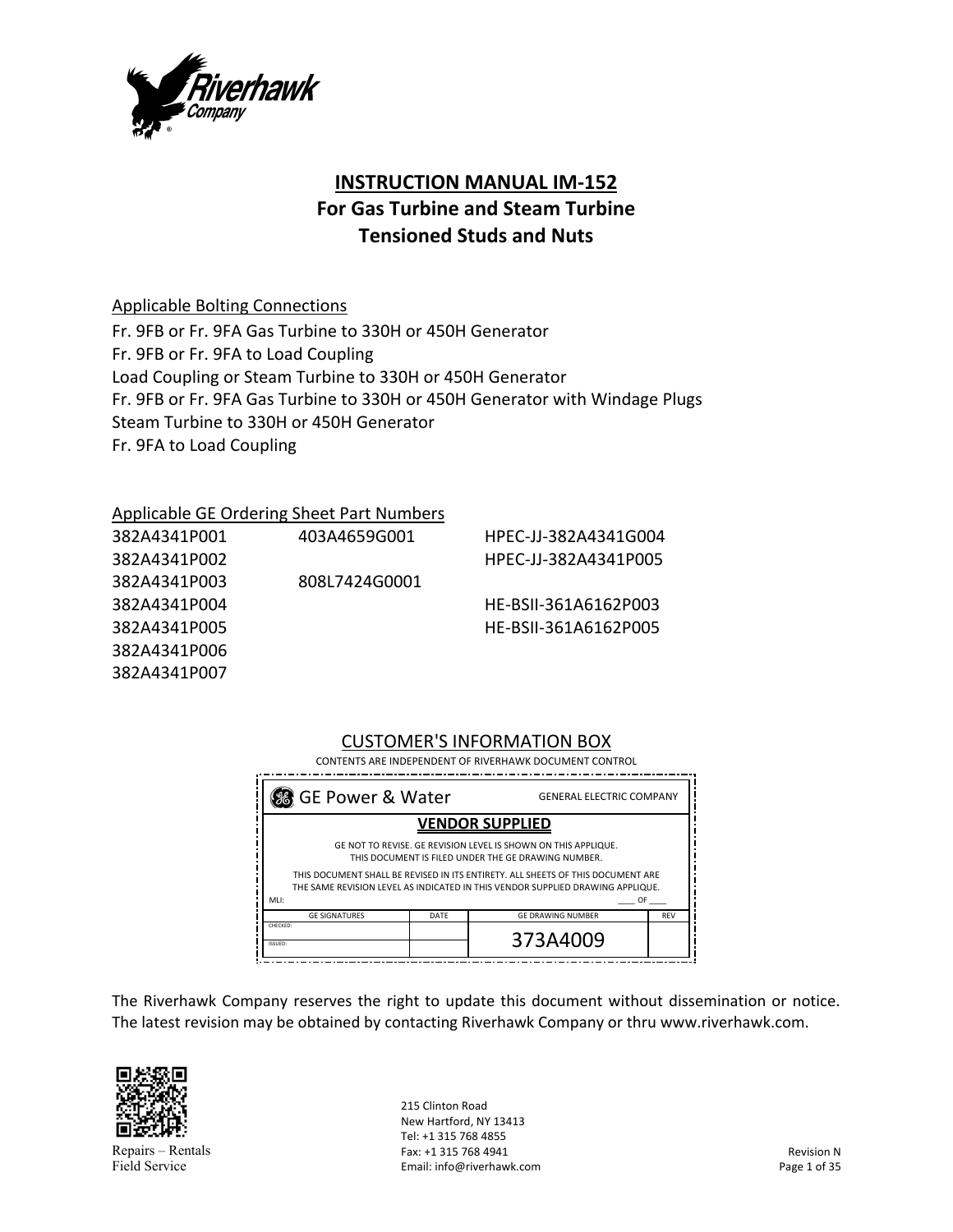# **Table of Contents**

| Section     | Description                                     | Page Number    |
|-------------|-------------------------------------------------|----------------|
| 1.0         | <b>Cautions and Safety Warnings</b>             | 3              |
| 2.0         | Scope and GE Part Number Cross Reference        | 5              |
| 3.0         | <b>Quick Checklist</b>                          | $\overline{7}$ |
| 4.0         | <b>General Preparations</b>                     | 9              |
| 5.0         | Hardware Set Preparations                       | 11             |
| 6.0         | Stud and Nut Assembly                           | 14             |
| 7.0         | <b>Hydraulic Tensioner Equipment Assembly</b>   | 16             |
| 8.0         | Assembly of Tensioner on Stud                   | 19             |
| 9.0         | <b>Stud Tensioning</b>                          | 21             |
| 10.0        | Thread Locking and Windage Plug Installation    | 24             |
| 11.0        | <b>Stud and Nut Removal</b>                     | 26             |
| 12.0        | Storage Instructions                            | 27             |
| 13.0        | <b>Frequently Asked Questions</b>               | 28             |
| 14.0        | <b>Revision History</b>                         | 31             |
| Appendix A1 | <b>EC Declaration of Conformity</b>             | 32             |
| Appendix A2 | <b>UKCA Declaration of Conformity</b>           | 33             |
| Appendix B1 | 18-Bolt Tensioning Pattern (GT-LC) Record Sheet | 34             |
| Appendix B2 | 18-Bolt Tensioning Pattern (LC-LG) Record Sheet | 35             |



| <b>CUSTOMER'S INFORMATION BOX</b><br>CONTENTS ARE INDEPENDENT OF RIVERHAWK DOCUMENT CONTROL |                   |
|---------------------------------------------------------------------------------------------|-------------------|
| <b>GE DRAWING NUMBER</b>                                                                    | <b>RFV</b>        |
| 373A4009                                                                                    |                   |
|                                                                                             | <b>Revision N</b> |

Page 2 of 35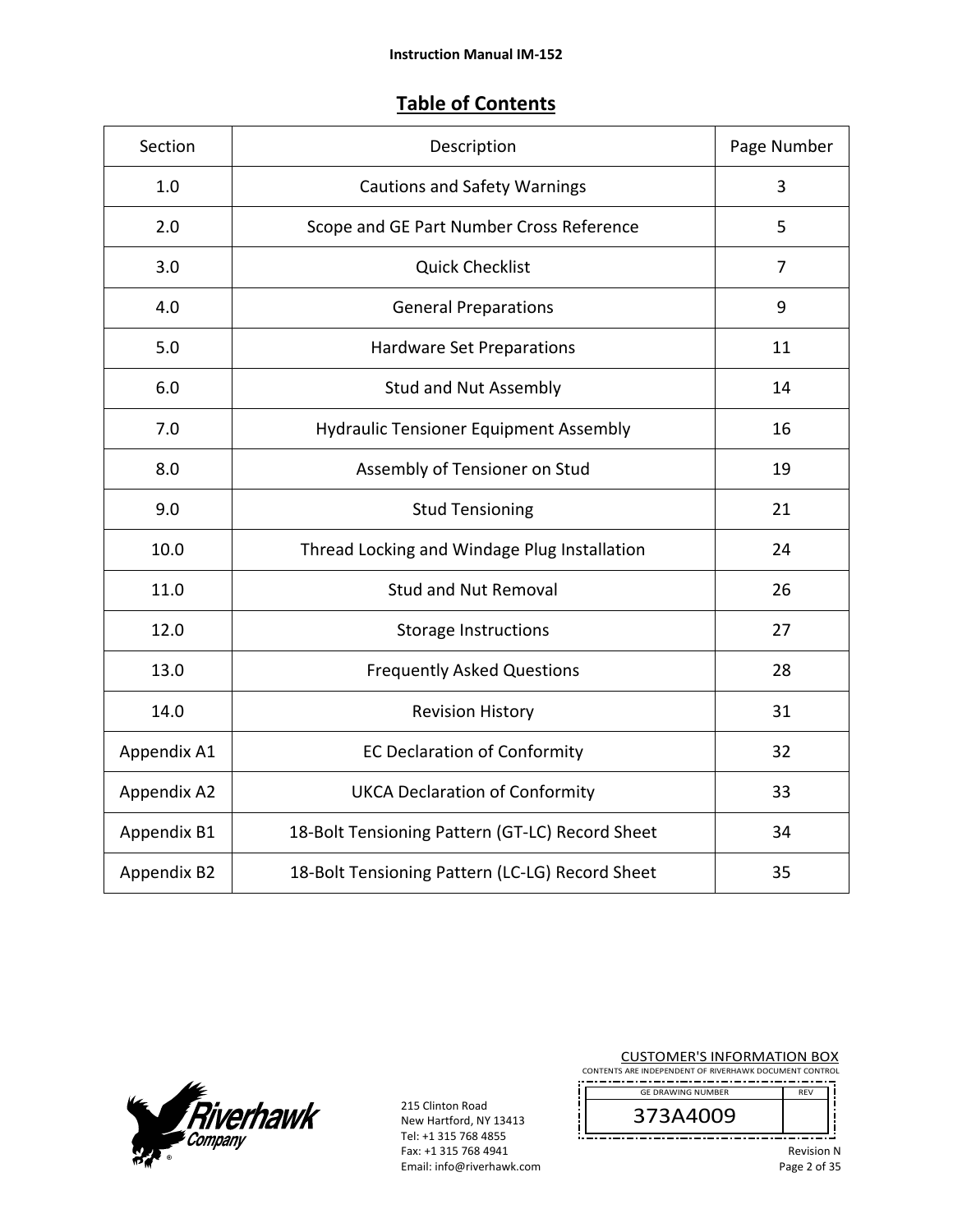#### **1.0 Cautions and Safety Warnings**

#### **WARNING**

**Improper tool use and the failure to follow the correct procedures are the primary root causes of tool failures and personal injuries. A lack of training or experience can lead to incorrect hardware installation or incorrect tool use. Only trained operators with careful, deliberate actions should use hydraulic tensioners. Contact Riverhawk Company with any training needs.** 

#### **WARNING**

Risk of high pressure hydraulic fluid injection. Riverhawk tools operate under high pressure. Thoroughly inspect all hoses and connections for damage or leaks prior to using this equipment.

#### **CAUTION**

Personal injury and equipment damage can occur if the proper health and safety codes and procedures are not followed. Contact the site's health and safety office to determine all applicable safety rules and regulations.

#### **WARNING**

The proper personal protective equipment must be worn at all times. Riverhawk recommends at a minimum, safety glasses, long sleeve shirt, hard hat, heavy work gloves, and steel toe shoes.

#### **CAUTION**

It is especially important to check the condition of the conical thread used to tension the stud. Thread damage from previous abuse can lead to failure of the stud or tensioning equipment

#### **CAUTION**

Riverhawk recommends that the tensioner should be returned to Riverhawk for periodic inspections. Replacement of obsolete tensioners is recommended. Functional upgrades are also recommended. The Riverhawk Service Returns Coordinator should be notified 3‐6 months prior to a planned outage to schedule an inspection service.

#### **WARNING**

A damaged burst disc must be replaced with a with a burst disc of the same design and pressure rating. Do not substitute a damaged burst disc with a different disc type, a different pressure rating, or a foreign object.



215 Clinton Road New Hartford, NY 13413 Tel: +1 315 768 4855 Fax: +1 315 768 4941 Email: info@riverhawk.com

|                                                        | <b>CUSTOMER'S INFORMATION BOX</b> |  |  |  |  |  |  |
|--------------------------------------------------------|-----------------------------------|--|--|--|--|--|--|
| CONTENTS ARE INDEPENDENT OF RIVERHAWK DOCUMENT CONTROL |                                   |  |  |  |  |  |  |

 REV GE DRAWING NUMBER



Revision N

Page 3 of 35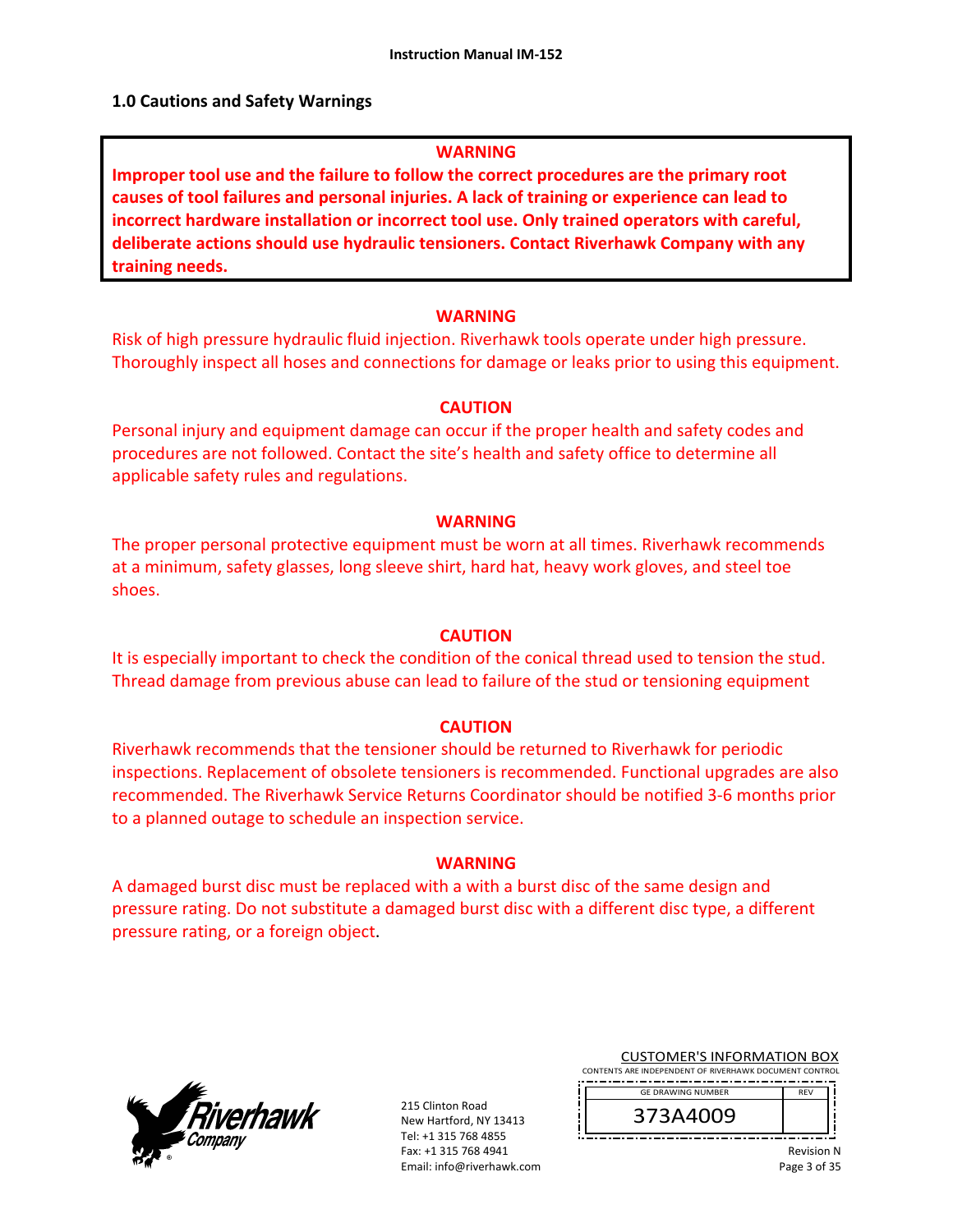# **WARNING**

To avoid failure, ensure safety, and proper operation, the tensioner assembly must be installed on a stud in the flange before bleeding and pressurizing the tensioner. Do not use the tensioner at any pressure unless the tool is installed on a stud in a flange.

### **CAUTION**

Do not over extend the tensioner. Over extension can cause the piston to lose its seal and leak oil.

# **CAUTION**

Personal injury and equipment damage can occur if the puller screw is not securely engaged with the tapered threads of the stud. Proper engagement is achieved when the puller screw is tight in the stud and the tensioner assembly is free to turn.

#### **WARNING**

The safety cage must be in place at all times. When the tensioner is pressurized hands must be kept out of designated areas to avoid any potential for personal injury.

#### **CAUTION**

Before threading the puller screw into the stud, carefully check the cleanliness of both the stud's and the puller screw's conical threads. Apply a light coat of clean turbine oil or a spray lubricant to the puller screw. This procedure will ease assembly and assure positive mating of the threads before tightening. Do not use "Never Seize" on the conical threads.

#### **CAUTION**

Do not tighten the nut while the tool is coming up to pressure; wait until pressure is achieved before attempting to tighten the nut with the spanner ring. If the tool is not properly installed, the tool could jump off the stud while coming up to pressure.

# **CAUTION**

Do not exceed the maximum pressure marked on the tensioner. Excessive pressure can damage the stud and puller screw.

#### **WARNING**

**FIRE HAZARD:** DO NOT heat when puller assembly is in place. Personal injury or equipment damage may occur. Use of an Oxy‐Acetylene torch is not recommended



215 Clinton Road New Hartford, NY 13413 Tel: +1 315 768 4855 Fax: +1 315 768 4941 Email: info@riverhawk.com

|                                                        | <b>CUSTOMER'S INFORMATION BOX</b> |  |  |  |  |  |
|--------------------------------------------------------|-----------------------------------|--|--|--|--|--|
| CONTENTS ARE INDEPENDENT OF RIVERHAWK DOCUMENT CONTROL |                                   |  |  |  |  |  |

 REV GE DRAWING NUMBER

Revision N

Page 4 of 35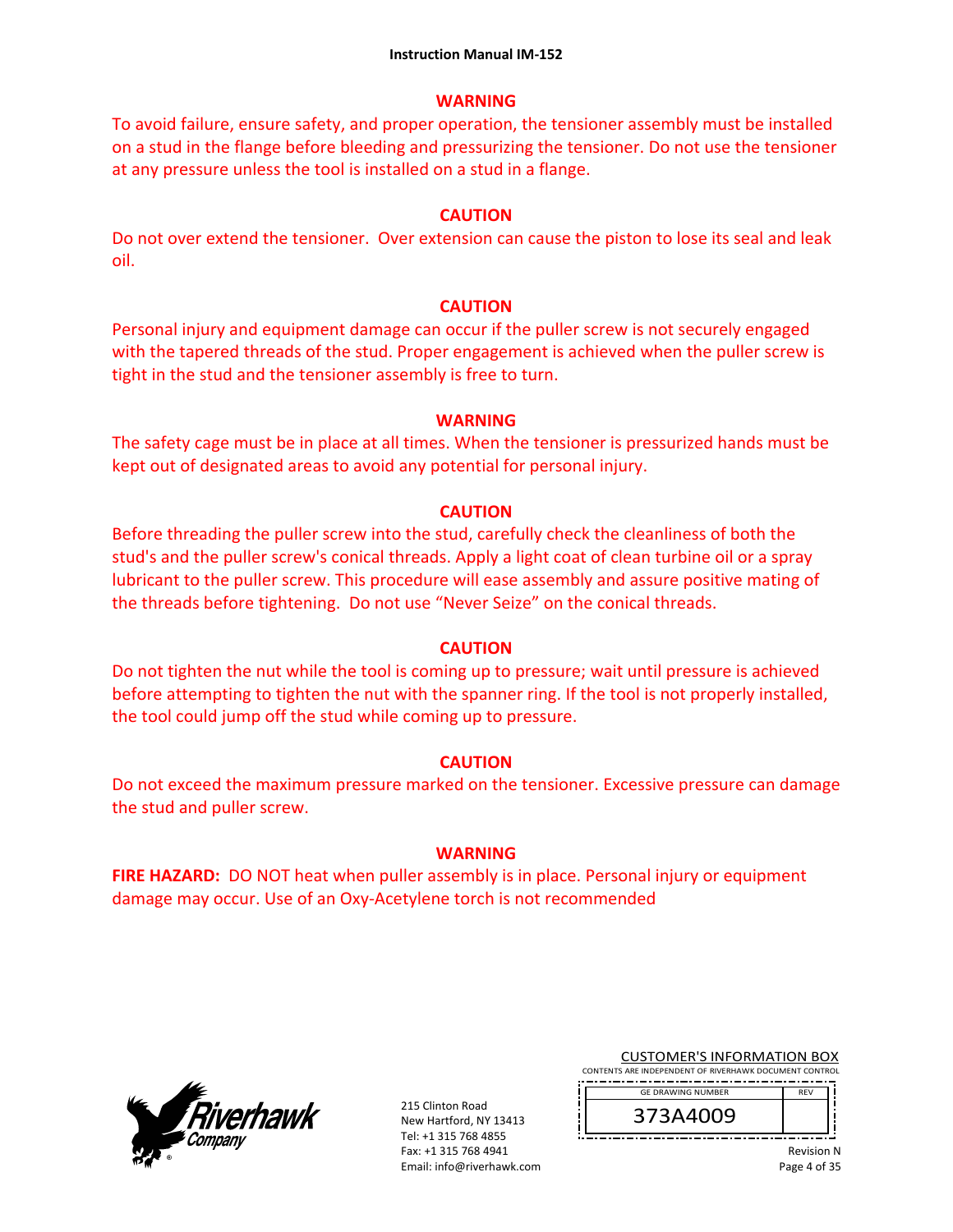# **2.0 Scope**

This document describes the procedure to be used to install the stud and nut sets supplied by the Riverhawk Company in the flanges at the Turbine/Coupling, Coupling/Generator, and Steam Turbine/Generator connections.

The various frame configurations covered in this manual are listed in Sections 2.1 through 2.7 with differences as related to connective hardware defined. Listed also are the pertinent hardware drawings (HF-xxxx). These drawings as well as tooling drawings (HT-xxxx) form part of this manual.

# **2.1 Frame 9FB or Frame 9FA Gas Turbine to 330H or 450H Generator**

| GE PART NUMBER  | RIVERHAWK P/N | <b>GE VENDOC P/N</b> |
|-----------------|---------------|----------------------|
| GE 382A4341P001 | HF-2019       | GE 359B2518          |
| GE 382A4341P002 | HF-2019       | GE 359B2518          |

The hydraulic tool used for installation and removal is Riverhawk HT‐2287.

These hardware drawings depict the complete stud and nut package for the Gas Turbine to Load Coupling (3" size, Qty 18) as well as the Load Coupling to Generator (3" size, Qty 18).

# **2.2 Frame 9FB or Frame 9FA Gas Turbine to Load Coupling**

| GE PART NUMBER  | <b>RIVERHAWK P/N</b> | GE VENDOC P/N |
|-----------------|----------------------|---------------|
| GE 382A4341P004 | HF-2523              | GE 359B2541   |

The hydraulic tool used for installation and removal is Riverhawk HT‐2287.

These hardware drawings depict the complete stud and nut package for the Gas Turbine to Load Coupling (3" size, Qty 18).

# **2.3 Load Coupling or Steam Turbine to 330H or 450H Generator**

| <b>GE PART NUMBER</b> | <b>RIVERHAWK P/N</b> | MENDOC P/N<br>GE |
|-----------------------|----------------------|------------------|
| GE 382A4341P003       | HF-2523              | 359B2541<br>GE   |

The hydraulic tool used for installation and removal is Riverhawk HT‐2287.

These hardware drawings depict the complete stud and nut package for the Load Coupling or Steam Turbine to Generator (3" size, Qty 18).



| <b>CUSTOMER'S INFORMATION BOX</b>                      |                                          |  |  |  |  |
|--------------------------------------------------------|------------------------------------------|--|--|--|--|
| CONTENTS ARE INDEPENDENT OF RIVERHAWK DOCUMENT CONTROL |                                          |  |  |  |  |
| <b>GE DRAWING NUMBER</b>                               | <b>REV</b>                               |  |  |  |  |
| 373A4009                                               |                                          |  |  |  |  |
|                                                        | <b>Revision N</b><br>n. <i>r</i> . . fnr |  |  |  |  |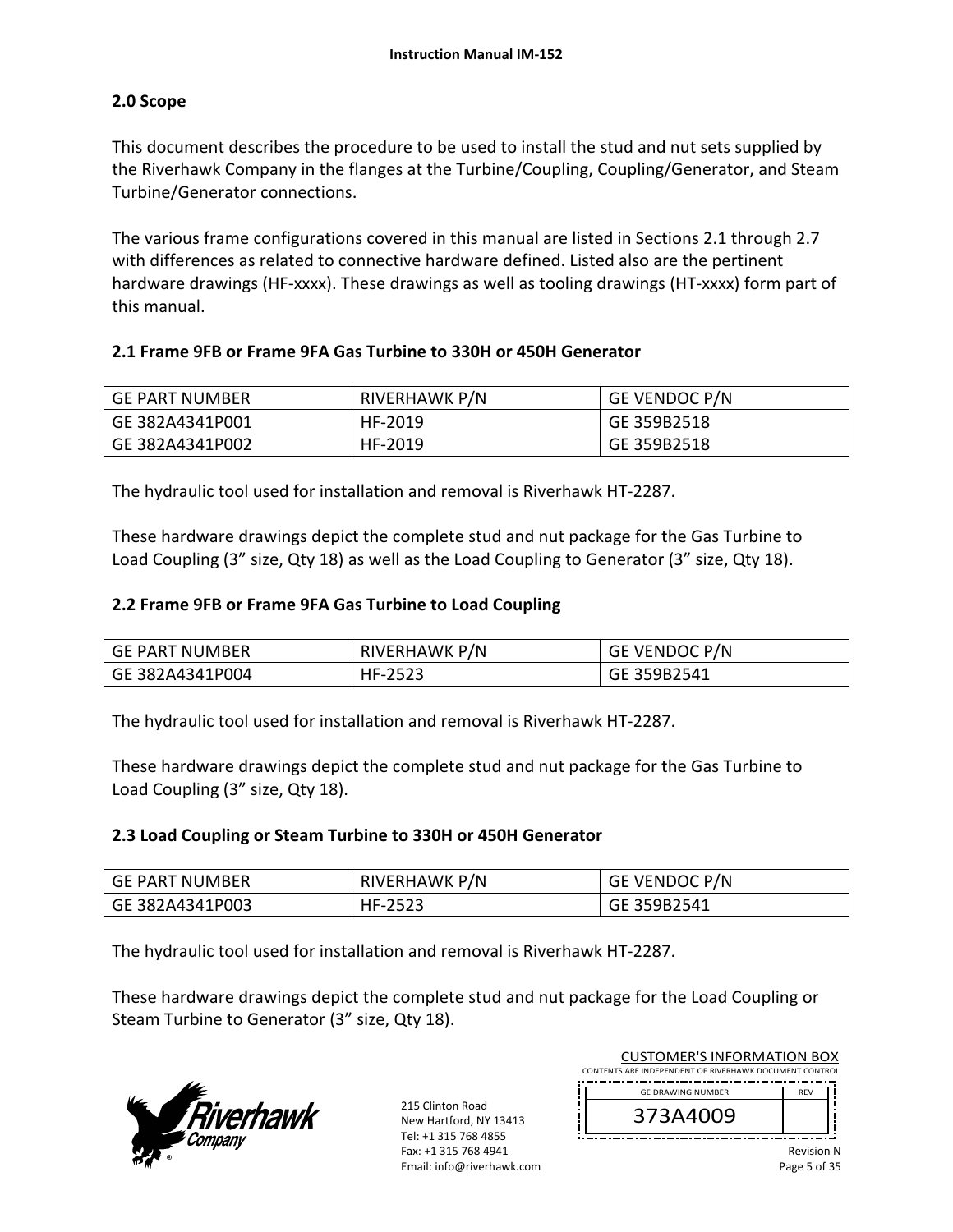| l GE PART NUMBER | RIVERHAWK P/N | <b>GE VENDOC P/N</b> |
|------------------|---------------|----------------------|
| GE 382A4341P005  | HF-3447       | GE 359B2585          |
| GE 382A4341P006  | HF-3447       | GE 359B2585          |

# **2.4 Frame 9FB or Frame 9FA Gas Turbine to 330H or 450H Generator with Windage Plugs**

The hydraulic tool used for installation and removal is Riverhawk HT‐2287.

These hardware drawings depict the complete stud and nut package for the Gas Turbine to Load Coupling (3" size, Qty 18) as well as the Load Coupling to Generator (3" size, Qty 18). The drawings also depict the windage plugs (Qty 36) used to enclose the conical thread of each stud.

# **2.5 Steam Turbine to 330H or 450H Generator**

| l GE PART NUMBER | <b>RIVERHAWK P/N</b> | <b>GE VENDOC P/N</b> |
|------------------|----------------------|----------------------|
| GE 808L7424G0001 | HF-2523              | GE 359B2541          |
|                  | MTP-4779             | GE 368B4792          |

The hydraulic tool used for installation and removal is Riverhawk HT‐2287.

These hardware drawings depict the complete stud and nut package for the Gas Turbine to Load Coupling (3" size, Qty 18) as well as the Load Coupling to Generator (3" size, Qty 18). The drawings also depict the alignment pins (Qty 2) used to align the flange prior to bolting.

# **2.6 Frame 9FA to Load Coupling**

| GE HARBIN PART NUMBER | <b>RIVERHAWK P/N</b> |
|-----------------------|----------------------|
| HPEC-JJ-382A4341G004  | HF-3794              |
| HPEC-JJ-382A4341P005  | HF-3794              |
| HE-BSII-361A6162P003  | HF-5379              |
| HE-BSII-361A6162P005  | HF-5379              |

The hydraulic tool used for installation and removal is Riverhawk HT‐3795.

These hardware drawings depict the complete stud and nut package for the Gas Turbine to Load Coupling (3" size, Qty 18). The drawing HF-5379 also depicts the windage plugs (Qty 18) used to enclose the conical thread of each stud.



| <b>CUSTOMER'S INFORMATION BOX</b>                      |                   |
|--------------------------------------------------------|-------------------|
| CONTENTS ARE INDEPENDENT OF RIVERHAWK DOCUMENT CONTROL |                   |
| <b>GE DRAWING NUMBER</b>                               | <b>RFV</b>        |
| 373A4009                                               |                   |
|                                                        | <b>Revision N</b> |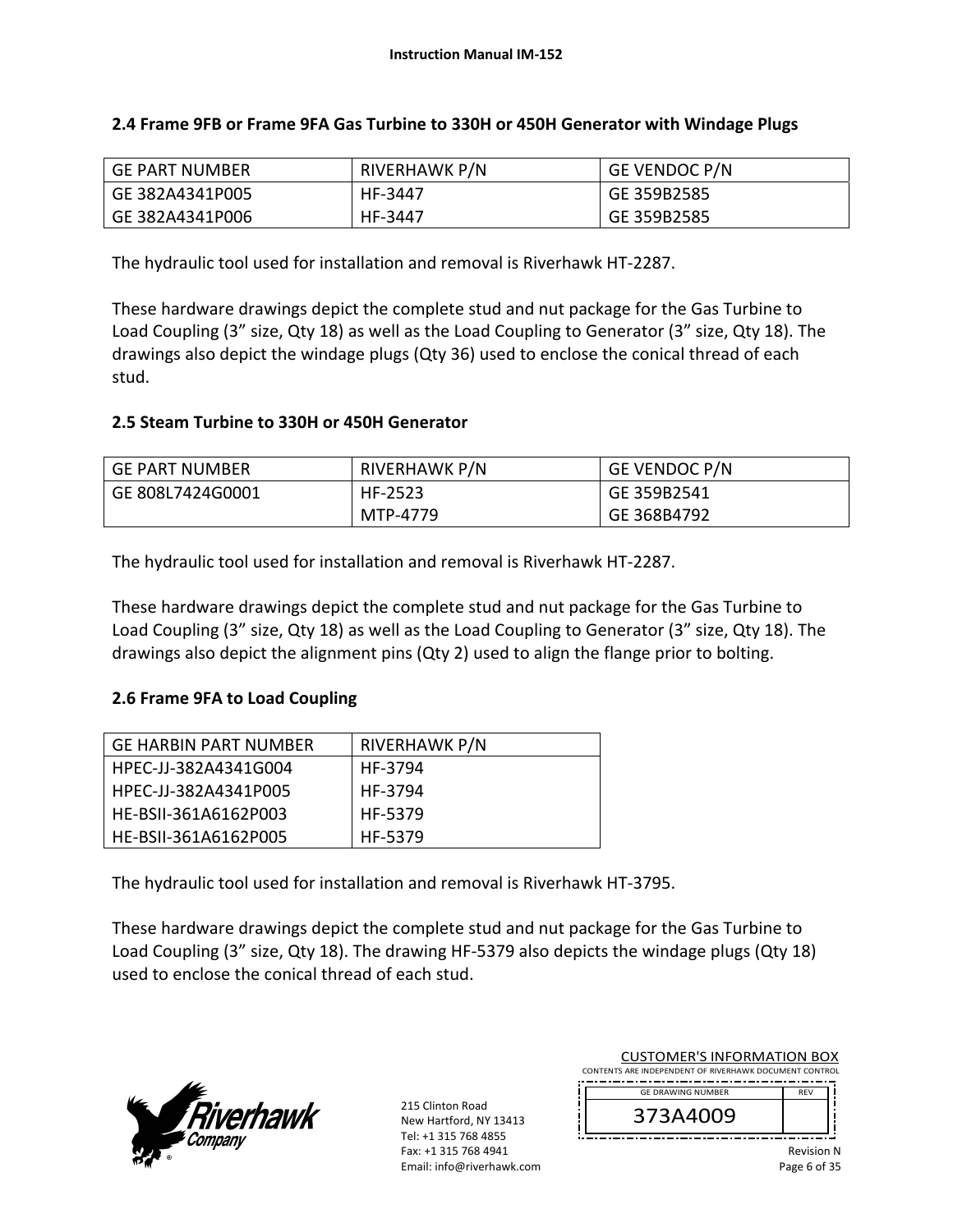# **2.7 Hydraulic Tooling**

| <b>GE PART NUMBER</b> | <b>RIVERHAWK P/N</b> | <b>GE VENDOC P/N</b> |
|-----------------------|----------------------|----------------------|
| GE 382A4341P007       | HT-2287              | GE 359B2538          |
|                       | AP-0532              | GE 359B2502          |
| GE 403A4659G001       | HT-2287              | GE 359B2538          |

### **3.0 Quick Checklist**

The following checklist is intended as a summary of the steps needed to use the Riverhawk‐ supplied equipment. New personnel or those experienced personnel who have not used the Riverhawk equipment recently are encouraged to read the entire manual.

#### **EQUIPMENT INSPECTION**

- $\Box$  Check oil level in hydraulic pump.
- $\Box$  Check air pressure at 80psi [5.5 bar] minimum. (For air-driven pumps)
- $\Box$  Check hydraulic hose for damage.
- $\Box$  Test pump.
- $\Box$  Inspect tensioner for any damage.

#### **NUT AND STUD PREPARATION**

- $\Box$  Inspect studs and nuts for any damage.
- $\Box$  Clean the studs and nuts.
- □ Measure stud lengths. (VERY IMPORTANT)
- □ Install studs and nuts (off-center) into the flange.
- $\Box$  Set stick-out dimension on the coupling side of the flange.



| <b>CUSTOMER'S INFORMATION BOX</b><br>CONTENTS ARE INDEPENDENT OF RIVERHAWK DOCUMENT CONTROL |            |
|---------------------------------------------------------------------------------------------|------------|
| <b>GE DRAWING NUMBER</b>                                                                    | <b>RFV</b> |
| 373A4009                                                                                    |            |
|                                                                                             |            |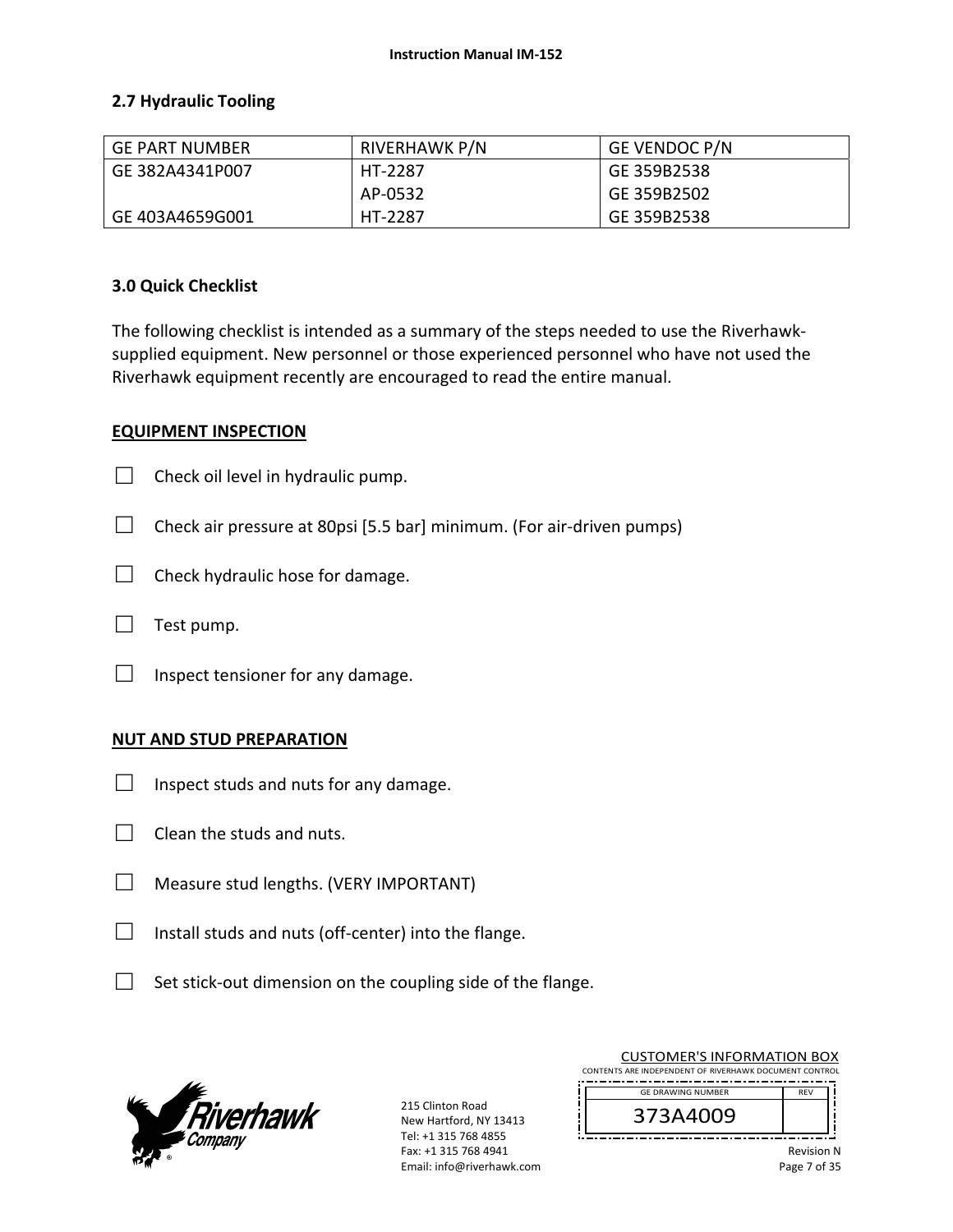- $\Box$  Hand tighten nuts on turbine / generator side of flange.
- □ Verify stick‐out measurement **(VERY IMPORTANT)**

# **TENSIONING (Bolt Installation)**

- $\Box$  Check tensioner drawing for correct parts and part numbers.
- □ Apply a light coat of clean turbine oil or spray lubricant to the puller screw. **DO NOT USE "NEVER SEIZE" ON THE CONICAL THREADS.**
- $\Box$  Slide spanner ring over the puller screw.
- $\Box$  Install the tensioner on the stud in flange and slide spanner ring onto nut.
- $\Box$  Insert 1/2" hex Allen wrench into the back side of the stud.
- $\Box$  Tighten the puller screw. Then back off puller screw 1/2 a turn.
- □ Retighten the puller screw and leave tight. **DO NOT BACK OFF PULLER SCREW.**
- □ Bleed the tensioner. **Do NOT bleed tensioner off of a stud! Damage to the tool will result!**
- $\Box$  Tension to 50%. Consult manual for correct pressure.
- $\Box$  Use the pin wrench in spanner ring to tighten nut.
- $\Box$  Release pressure, move to next stud in pattern.
- $\Box$  Repeat above steps at final pressure.
- $\Box$  Measure final stud length and record on stretch datasheets. Calculate stretch.
- $\Box$  Torque the nuts' set screws.
- $\Box$  Install the windage plugs and torque their set screws (if required).



215 Clinton Road New Hartford, NY 13413 Tel: +1 315 768 4855 Fax: +1 315 768 4941 Email: info@riverhawk.com

| <b>CUSTOMER'S INFORMATION BOX</b>                      |            |  |
|--------------------------------------------------------|------------|--|
| CONTENTS ARE INDEPENDENT OF RIVERHAWK DOCUMENT CONTROL |            |  |
|                                                        |            |  |
| <b>GF DRAWING NUMBER</b>                               | <b>RFV</b> |  |

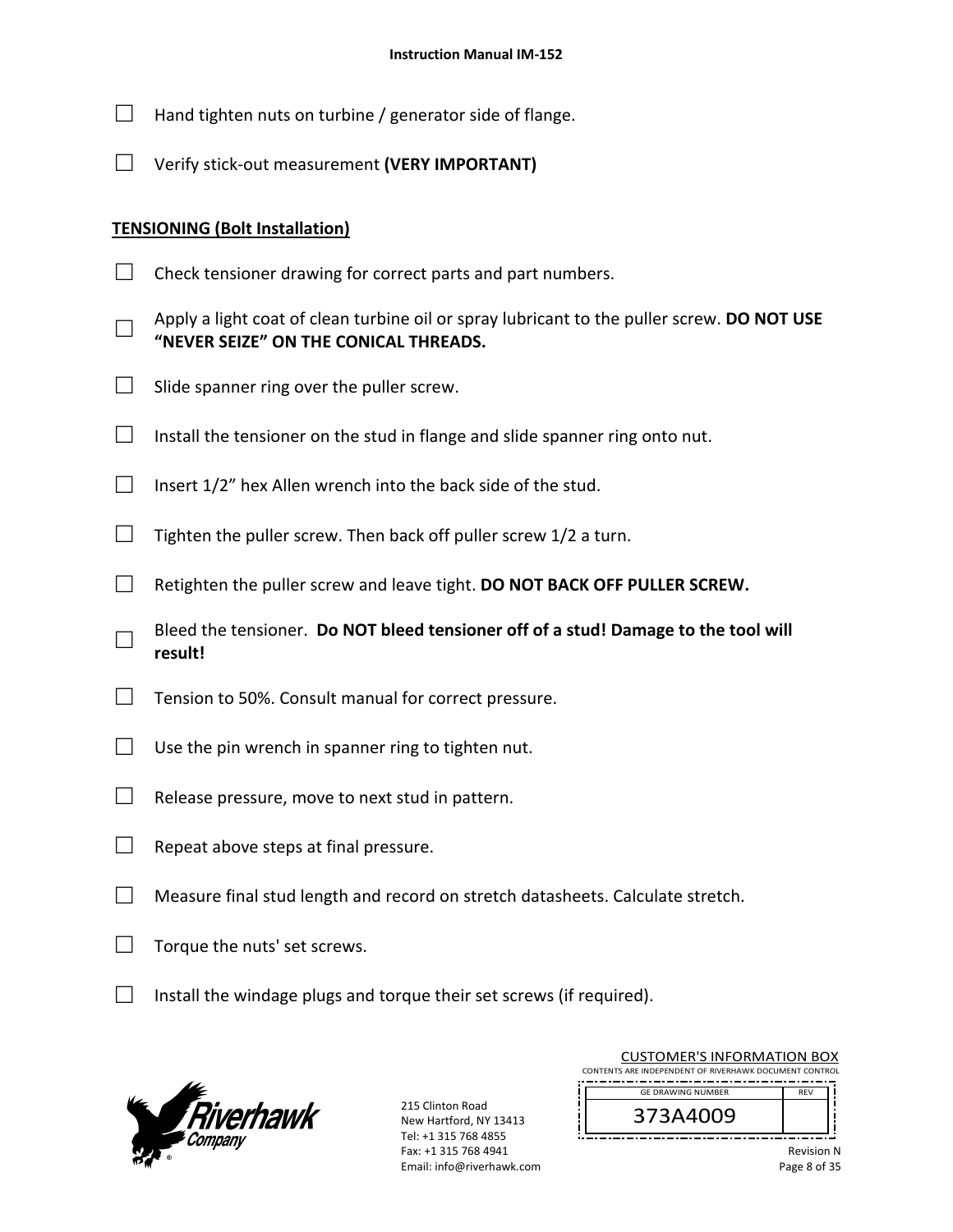# **DETENSIONING (Stud Removal)**

- □ If installed, loosen the windage plugs' set screws and remove the windage plugs from the studs
- □ Loosen nuts' set screws

□ from the threads! See instruction manual IM-220. **Do not try to use the tensioner to** Inspect and clean studs' conical threads. **Do not continue until ALL debris is removed remove a damaged stud!** 

- □ Apply a light coat of clean turbine oil or spray lubricant to the puller screw. **DO NOT USE "NEVER SEIZE" ON THE CONICAL THREADS.**
- $\Box$  Slide spanner ring over the puller screw.
- $\Box$  Install the tensioner on the stud.
- $\Box$  Install spanner ring into nut.
- $\Box$  Tighten the puller screw. Then back off puller screw 1/2 a turn.
- □ Retighten the puller screw and leave tight. **DO NOT BACK OFF PULLER SCREW.**
- □ Bleed the tensioner. **Do NOT bleed tensioner off of a stud! Damage to the tool will result!**
- $\Box$  Apply final pressure.
- $\Box$  Loosen nut with the spanner ring and pin wrench.
- $\Box$  Move to next stud in pattern

# **4.0 General Preparations**

Read and understand all instructions before installing and tensioning studs.

Operators should be trained or have previous experience using Riverhawk tensioning equipment. Training will minimize the chance of improper use of the equipment.



215 Clinton Road New Hartford, NY 13413 Tel: +1 315 768 4855 Fax: +1 315 768 4941 Email: info@riverhawk.com

| <b>CUSTOMER'S INFORMATION BOX</b>                      |  |
|--------------------------------------------------------|--|
| CONTENTS ARE INDEPENDENT OF RIVERHAWK DOCUMENT CONTROL |  |
| <b>GE DRAWING NUMBER</b>                               |  |

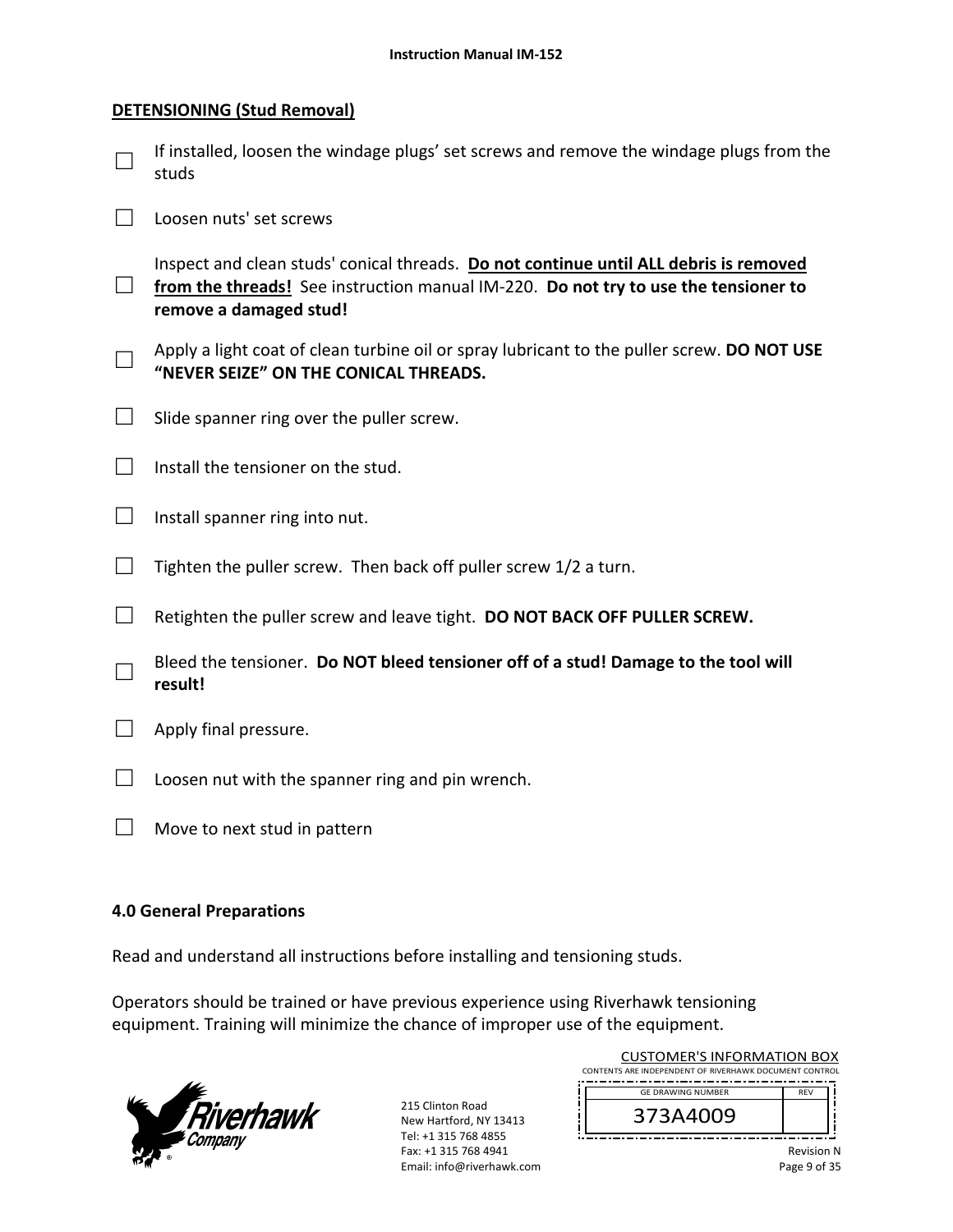The hydraulic tooling including the hydraulic hoses should be inspected prior to use. Inspection guidelines are listed in the following sub‐sections.

This equipment produces very high hydraulic pressures and very high forces. Operators must exercise caution and wear the appropriate personal protective equipment when handling and operating the hydraulic tooling.

High-pressure oil from the hydraulic pump pressurizes the tensioner which generates a very large force that actually stretches the stud. As the stud is stretched the nut lifts off the flange. The nut is then turned by hand using the supplied spanner ring. Once the nut is tight against the flange, the pressure in the tensioner is released. The hardware is now clamping the flange together.

# **4.1 Machine Preparation**

The flange to be tensioned must be fully closed prior to positioning of studs in the flanges. Turning the turbine and generator shafts is not required, but may be useful. Also, it will be advantageous to remove as many obstructions as possible from the flange area, such as speed probes, shipping plates, and conduit.

# **4.2 Hardware – Balance**

Hardware is supplied as weight balanced sets. Studs and Nuts are interchangeable within sets. Do not intermix sets.

Save the weight certification supplied with each set. It will be needed for the purchase of replacement hardware.

# **4.3 Tensioner – Care and Handling**

When not in use, the tensioner shall be maintained in a clean environment and all caps and plugs for hydraulic openings and fittings must be in place.

Use ISO 32 grade oil.

When in use, the tensioner shall be protected from sand and grit.

See section 12 for long term storage requirements.



215 Clinton Road New Hartford, NY 13413 Tel: +1 315 768 4855 Fax: +1 315 768 4941 Email: info@riverhawk.com

| .                                                      |            |  |
|--------------------------------------------------------|------------|--|
| CONTENTS ARE INDEPENDENT OF RIVERHAWK DOCUMENT CONTROL |            |  |
|                                                        |            |  |
| <b>GE DRAWING NUMBER</b>                               | <b>RFV</b> |  |
|                                                        |            |  |
|                                                        |            |  |
| 373A4009                                               |            |  |
|                                                        |            |  |

CUSTOMER'S INFORMATION BOX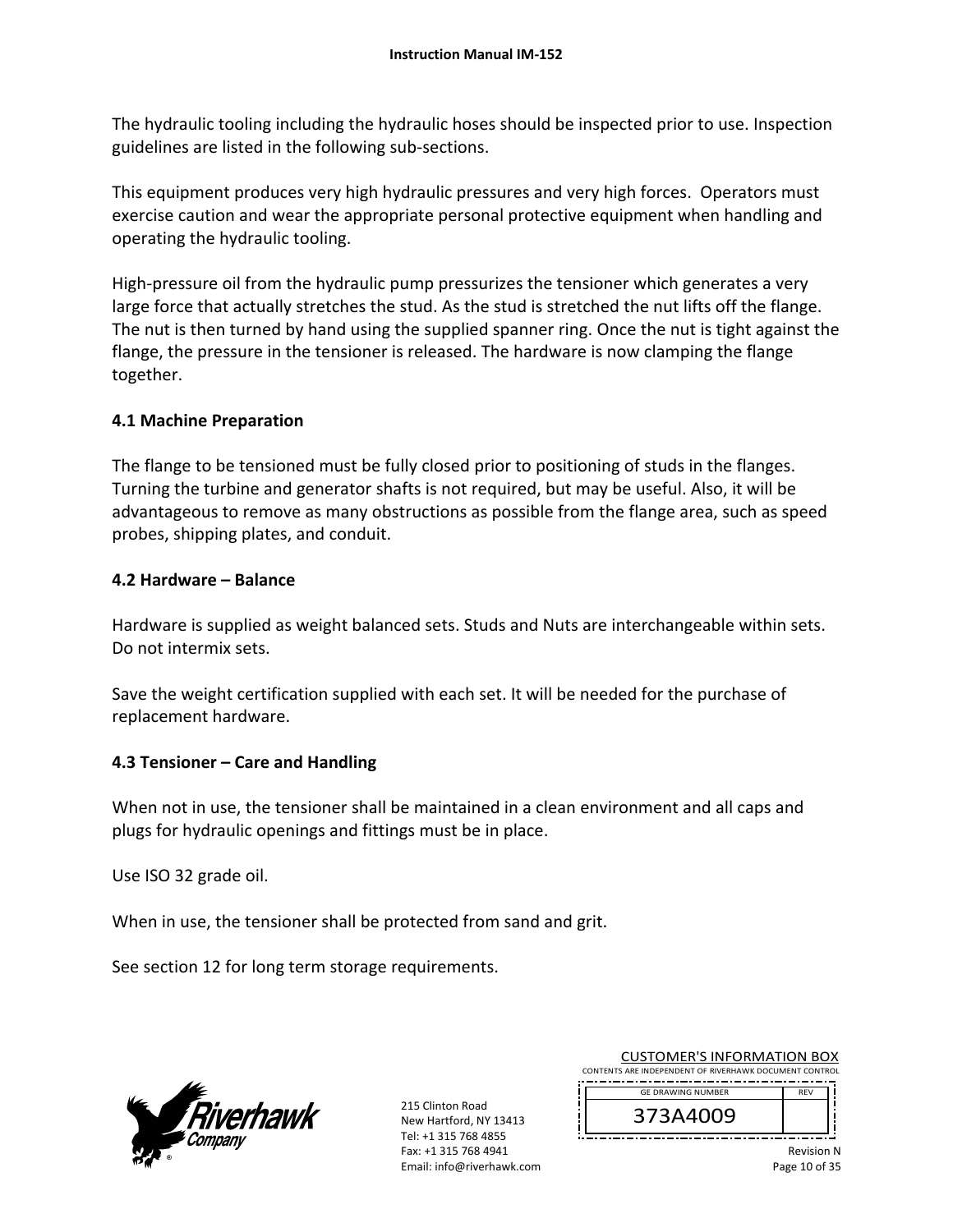# **4.4 Hand Tools**

Several hand wrenches and micrometers will be required to perform installation and measurement of the studs:

| 5/8" Wrench<br>1" Wrench        | 1" Socket Wrench<br>A set of Allen Wrenches                      | 3' to 4' Breaker Bar<br>12" to 13" Micrometer                                 |
|---------------------------------|------------------------------------------------------------------|-------------------------------------------------------------------------------|
| 4.5 Special Tools               |                                                                  |                                                                               |
| <b>Hydraulic Tensioner Kit:</b> | HT-2287 Hydraulic Tensioner, 3"<br>(reference GE VENDOC 3592538) |                                                                               |
|                                 | HT-3795 Hydraulic Tensioner, 3"                                  |                                                                               |
| <b>Hydraulic Pump Kit:</b>      | AP-0532 Air-Operated Hydraulic Pump<br>(recommended)             | (reference GE VENDOC 359B2502)                                                |
|                                 |                                                                  | MP-0130 Manual Hand-Operated Hydraulic Pump<br>(reference GE VENDOC 359B2506) |

# **CAUTION**

**Riverhawk recommends that the tensioners be returned to Riverhawk for periodic inspections. Replacement of obsolete tensioners is recommended. Functional upgrades are also recommended. The Riverhawk Service Returns Coordinator should be notified 3‐6 months prior to a planned outage to schedule an inspection service.** 

**5.0 Hardware Set Preparations** 



215 Clinton Road New Hartford, NY 13413 Tel: +1 315 768 4855 Fax: +1 315 768 4941 Email: info@riverhawk.com

CUSTOMER'S INFORMATION BOX CONTENTS ARE INDEPENDENT OF RIVERHAWK DOCUMENT CONTROL

\_.\_.\_.\_............................... REV GE DRAWING NUMBER

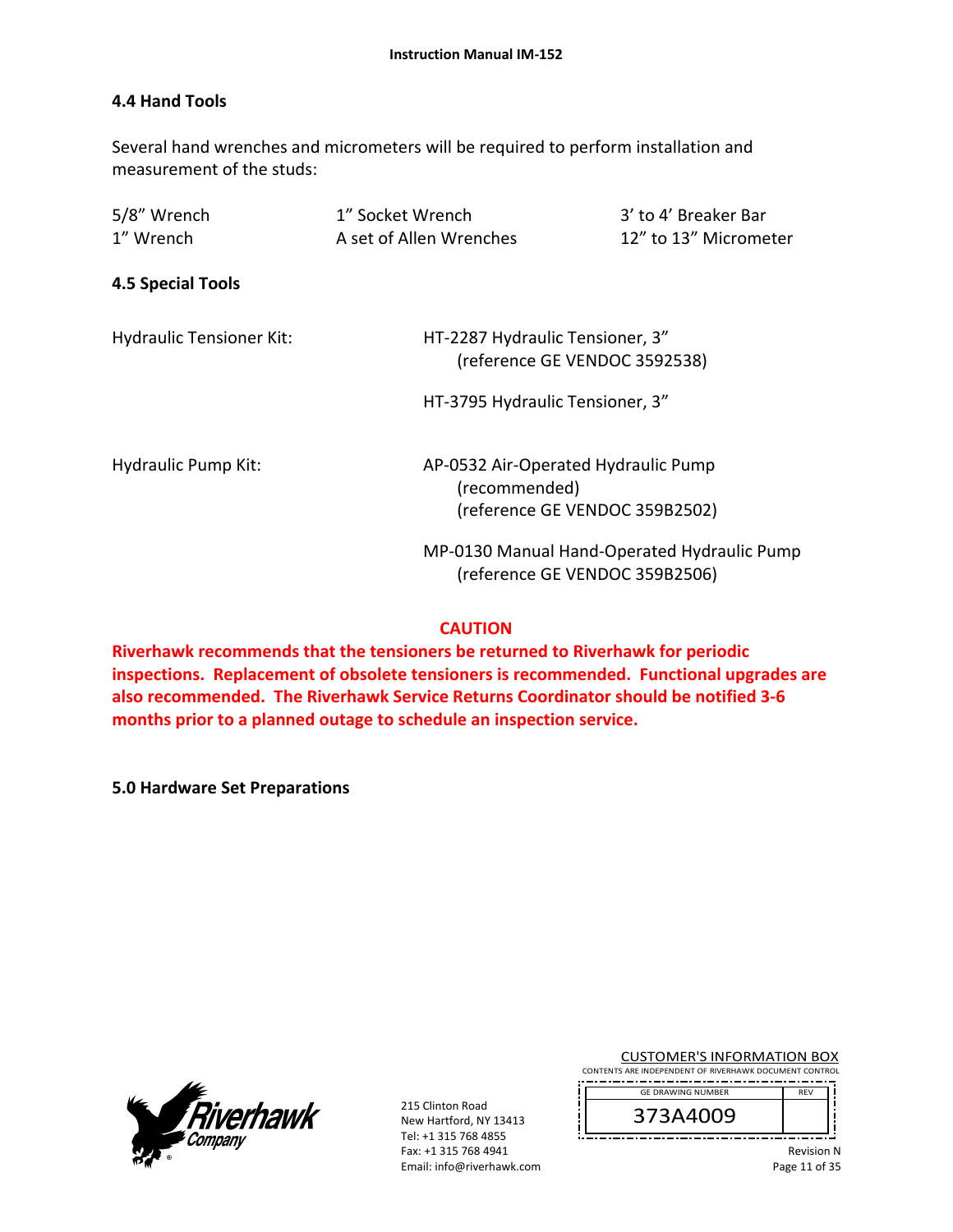#### **5.1 Nut Preparation**



Spanner Ring Holes 1 of 2



If there is any visible damage on a nut, do not use the nut and contact the Riverhawk Company for a replacement nut. Please be prepared to supply the turbine number, weight certification, and digital photographs for evaluation.

### **5.1.1 Nut Cleaning ‐ New Installations**

For new installations, the nuts should come sealed from the factory and will need no cleaning.

#### **5.1.2 Nut Cleaning ‐ Old Installations**

Previously installed nuts require cleaning as follows: Wire brush using a petroleum‐based solvent to remove any foreign material on the external surfaces and threads.

#### **5.2 Stud Preparation**

Check the stud for any visible damage. If there is any visible damage, do not use the stud and contact the Riverhawk Company for a replacement stud. Please be prepared to supply the turbine number, weight certification, and digital photographs for evaluation.



215 Clinton Road New Hartford, NY 13413 Tel: +1 315 768 4855 Fax: +1 315 768 4941 Email: info@riverhawk.com

| <b>CUSTOMER'S INFORMATION BOX</b>                      |            |  |
|--------------------------------------------------------|------------|--|
| CONTENTS ARE INDEPENDENT OF RIVERHAWK DOCUMENT CONTROL |            |  |
| <b>GE DRAWING NUMBER</b>                               | <b>RFV</b> |  |
| 373A4009                                               |            |  |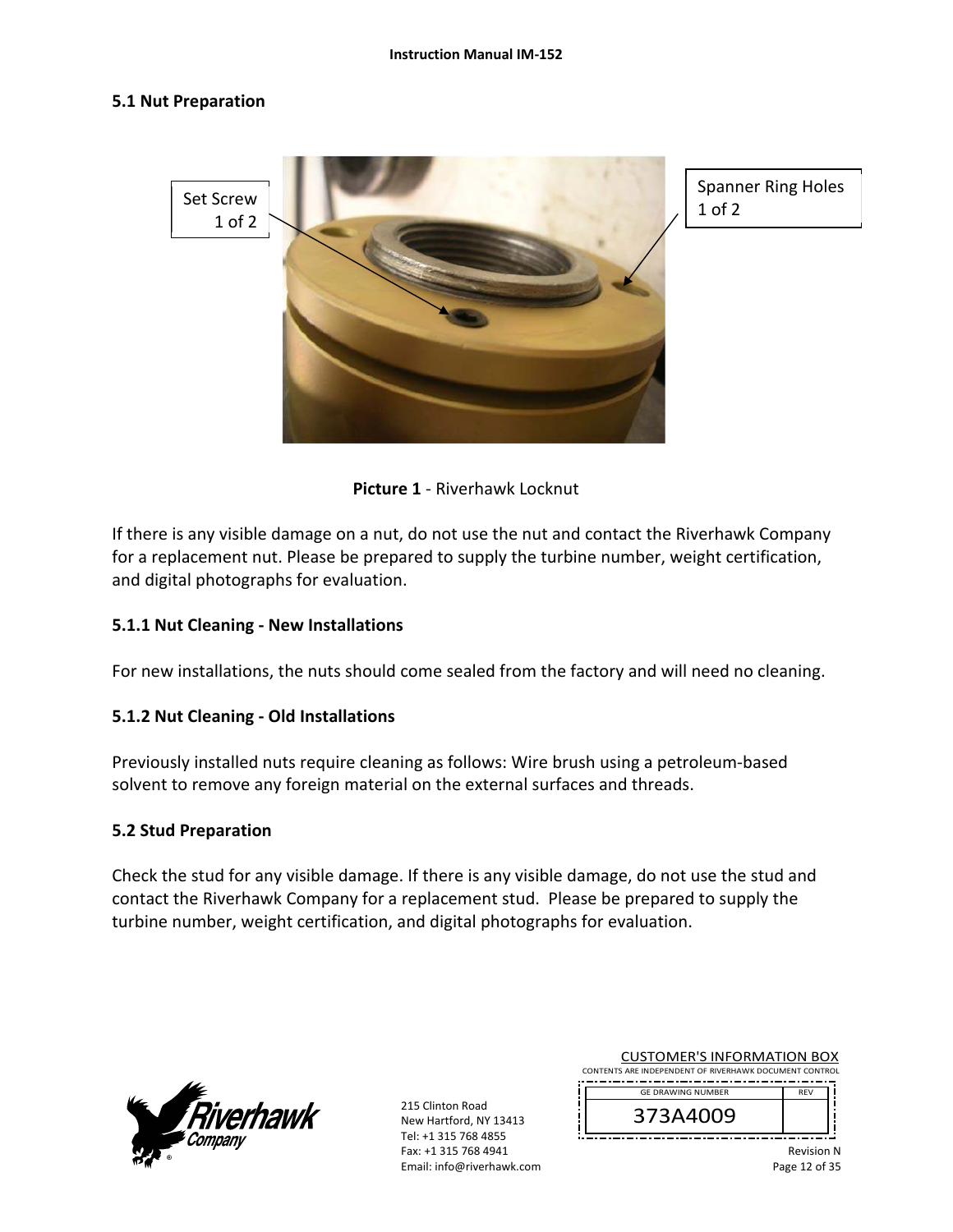# **CAUTION**

# **It is especially important to check the condition of the conical thread used to tension the stud. Thread damage from previous abuse can lead to failure of the stud or tensioning equipment.**

The conical threads of each stud must be clean of grit and dirt before installation or removal. This ensures the proper seating of the puller screw.

# **5.2.1 Stud Cleaning ‐ New Installations**

For new installations, the studs should come sealed from the factory and will need no cleaning.

# **5.2.2 Stud Cleaning ‐ Old Installations**

Previously installed studs may require cleaning. Clean conical threads should have a bright and shiny appearance.

If cleaning is required, follow these steps:

- 1. Blow out the threads with compressed air to remove loose debris and dry conical threads. Do not apply a solvent or other cleaning solution to the threads as this may chemically attack the stud.
- 2. Use Stud Cleaning Kit, GT‐4253 or a similar 1" diameter Brass power brush.



**Picture 2 ‐** Brass Power Brush

- 3. Insert the brush into an electric drill and set drill to run in a counterclockwise direction at high speed.
- 4. Work the drill in a circular motion while moving the brush in and out to clean all of the threads. Try not to hold the brush in one place too long, so as not to remove the stud's protective coating.
- 5. Blow out the threads with compressed air to remove loosened debris.
- 6. Visually inspect threads for cleanliness. Threads should be bright and shiny.
- 7. Repeat if any dirt can be seen in the threads.



215 Clinton Road New Hartford, NY 13413 Tel: +1 315 768 4855 Fax: +1 315 768 4941 Email: info@riverhawk.com

| <b>CUSTOMER'S INFORMATION BOX</b>                      |            |  |
|--------------------------------------------------------|------------|--|
| CONTENTS ARE INDEPENDENT OF RIVERHAWK DOCUMENT CONTROL |            |  |
| <b>GE DRAWING NUMBER</b>                               | <b>RFV</b> |  |
|                                                        |            |  |
| 373A4009                                               |            |  |
|                                                        |            |  |

Revision N Page 13 of 35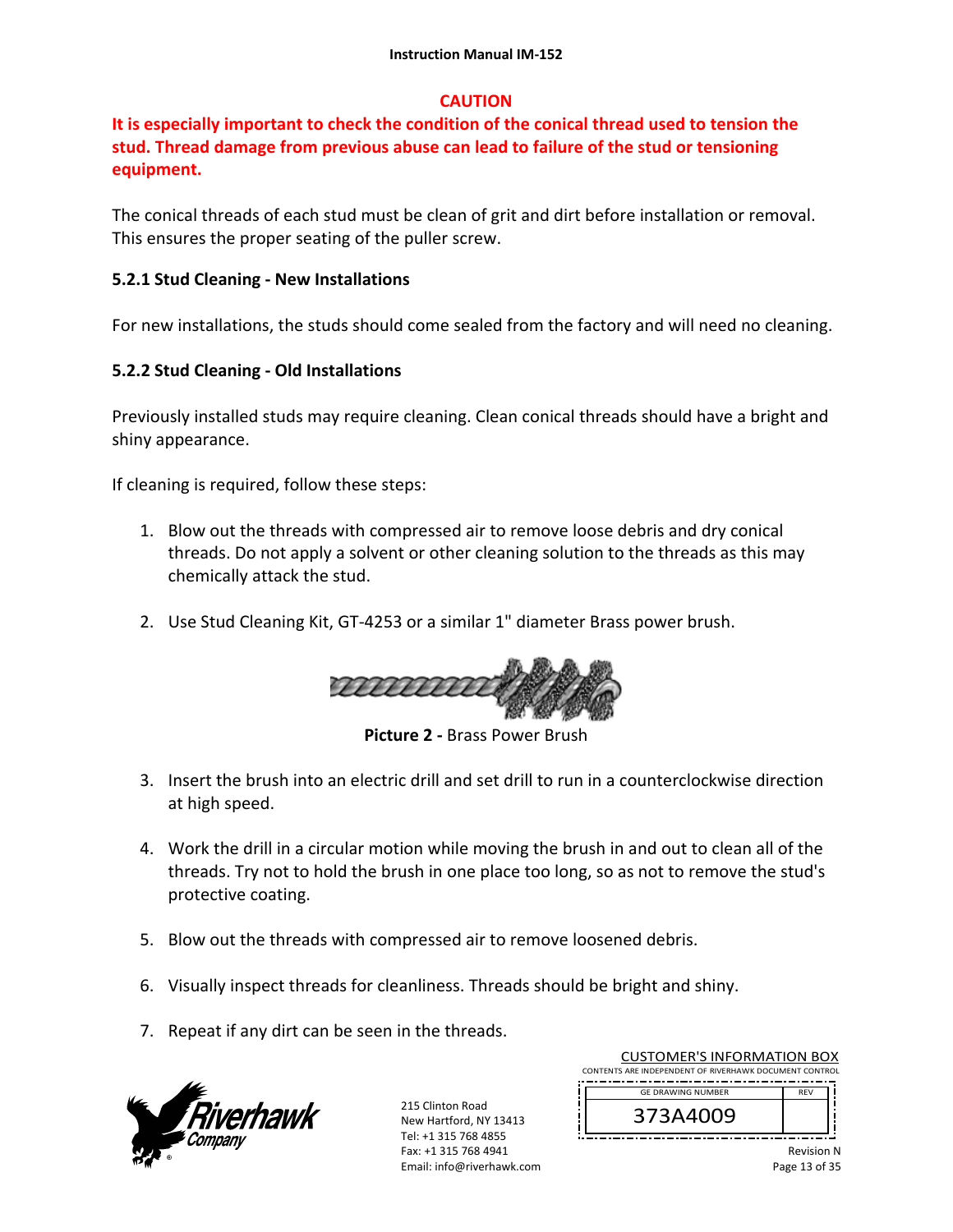- 8. Inspect threads for any damage that may have been caused by previous installation.
- 9. Do **not** apply thread lubricants such as "Never Seize" to the stud's threads.
- 10. Finish the cleaning process by rinsing in a volatile solvent such as acetone and allow to dry.

### **5.3 Stud Length Measurement**

Measure and record the initial lengths of the studs. The following suggestions will improve your results.

- **Plan to start and finish any flange in the same day.**
- **Studs and flange must be at the same temperature.**
- **Number each stud with a marker for later stretch measurement tracking.**
- **Mark the location of measurement on stud end with a permanent marker.**
- **Measure each stud to nearest 0.001 inch (.01 mm).**
- **Record each measurement on the supplied record sheets.**
- **Do not allow the measuring instruments to sit in the sun.**
- **The same person should make all measurements.**

# **6.0 Stud and Nut Assembly**

Refer to the hardware assembly drawing (HF-xxxx) listed in Section 2.0 of this manual.

- 1. Assemble the cylindrical nut to the internal, conical thread end of the stud.
- 2. Slide the stud and cylindrical nut assembly into the flange as shown in Figure 1.



| <b>CUSTOMER'S INFORMATION BOX</b>                      |            |
|--------------------------------------------------------|------------|
| CONTENTS ARE INDEPENDENT OF RIVERHAWK DOCUMENT CONTROL |            |
| <b>GE DRAWING NUMBER</b>                               | <b>RFV</b> |
| 373A4009                                               |            |
|                                                        |            |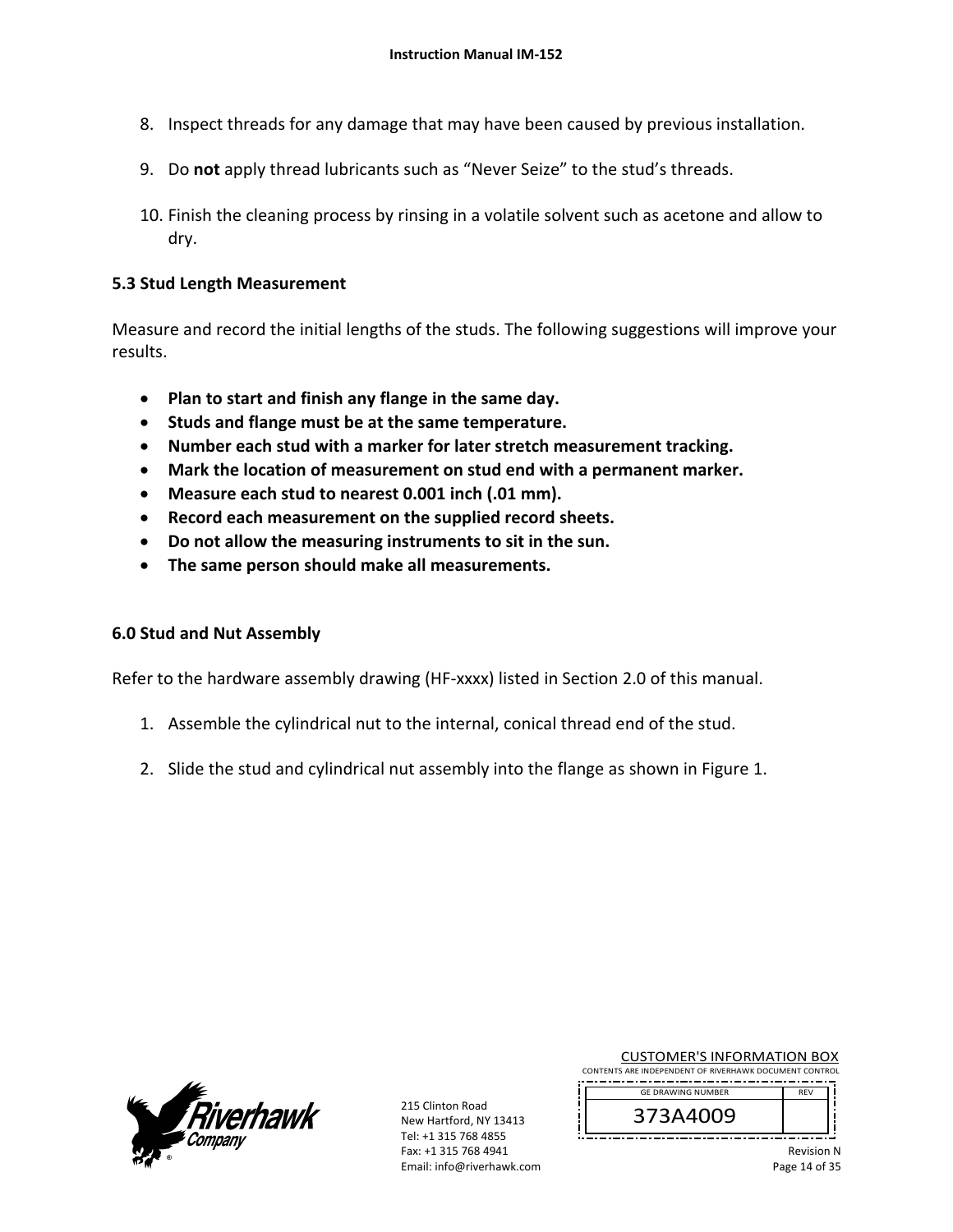

**Figure 1** – Cross‐section View of Bolted Flange Connection

- 3. Install the other nut on the backside.
- 4. Adjust the nut/stud assembly so that the stud protrudes (or sticks out) from the face of the cylindrical nut the distance specified on the hardware drawing (HF‐xxxx). **SETTING THIS PROTRUSION OF STUD TO NUT IS CRITICAL FOR PROPER TENSIONER OPERATION.** A metal stick‐out gage is provided with the tensioner to assist the operator in setting the protrusion dimension



**Picture 3** – Use of Stick‐Out Gage

5. Hand tighten the assembly to a snug fit.



215 Clinton Road New Hartford, NY 13413 Tel: +1 315 768 4855 Fax: +1 315 768 4941 Email: info@riverhawk.com

| <b>CUSTOMER'S INFORMATION BOX</b>                      |            |  |  |
|--------------------------------------------------------|------------|--|--|
| CONTENTS ARE INDEPENDENT OF RIVERHAWK DOCUMENT CONTROL |            |  |  |
| <b>GE DRAWING NUMBER</b>                               | <b>RFV</b> |  |  |
| 373A4009                                               |            |  |  |
|                                                        |            |  |  |
|                                                        |            |  |  |

Revision N Page 15 of 35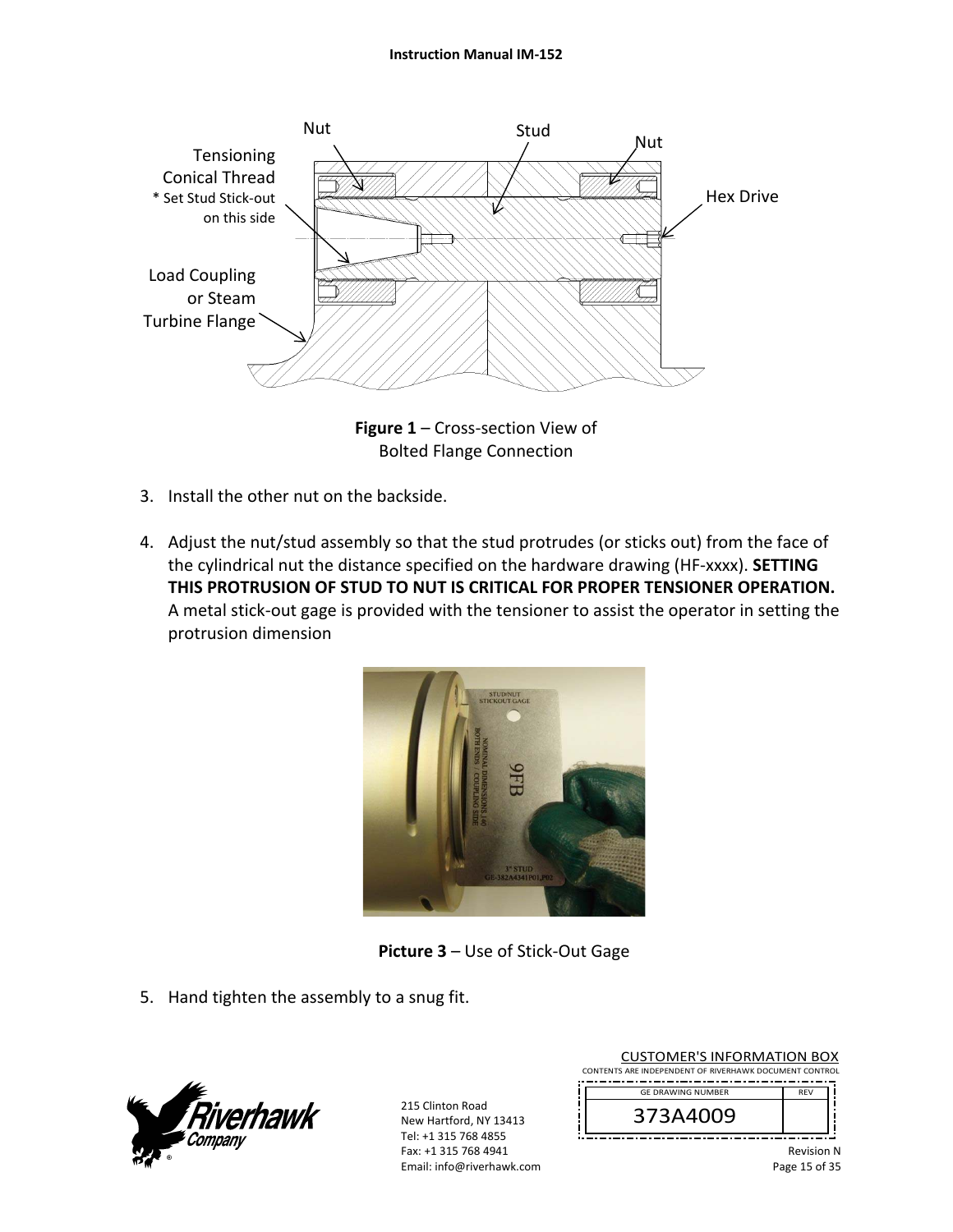6. Recheck the stud stick‐out length. If the stick‐out length does not match the hardware drawing, adjust the nuts as necessary.

# **7.0 Hydraulic Tensioner Equipment Assembly**

**7.1 Hydraulic Equipment Inspection** 

**7.1.1 Hydraulic Tensioner Inspection** 

# **CAUTION**

**Riverhawk recommends that the tensioner be returned to Riverhawk for periodic inspections. Replacement of obsolete tensioners is recommended. Functional upgrades are also recommended. The Riverhawk Service Returns Coordinator should be notified 3‐6 months prior to a planned outage to schedule an inspection service.** 

Do **not** bleed the air from the hydraulic lines and tensioner at this time. See section 8 for bleeding instructions on when to bleed the air from the hydraulic lines.

# **WARNING**

**To avoid failure, ensure safety, and proper operation, the tensioner assembly must be installed on a stud in the flange before bleeding and pressurizing the tensioner. Do not use the tensioner at any pressure unless the tool is installed on a stud in a flange.** 

Check puller screw usage life with Riverhawk service bulletin SB‐08001.

Clean puller screw and check for any debris and dents.

Puller screw should be free to rotate and move back and forth.

Seam between cylinders closed tightly.

Inspect the tensioner guard for any signs of damage including cracked welds. Any guards modified in the field should be replaced. Bent guards should be replaced. Also, be sure the rubber pad is in place on the end of the guard, if missing, replace.

Inspect the outside of the tensioner for discoloration patterns that may indicate submersion and internal damage.



215 Clinton Road New Hartford, NY 13413 Tel: +1 315 768 4855 Fax: +1 315 768 4941 Email: info@riverhawk.com

|  | CONTENTS ARE INDEPENDENT OF RIVERHAWK DOCUMENT CONTROL |            |  |
|--|--------------------------------------------------------|------------|--|
|  | <b>GE DRAWING NUMBER</b>                               | <b>RFV</b> |  |
|  |                                                        |            |  |

CUSTOMER'S INFORMATION BOX

373A4009 Revision N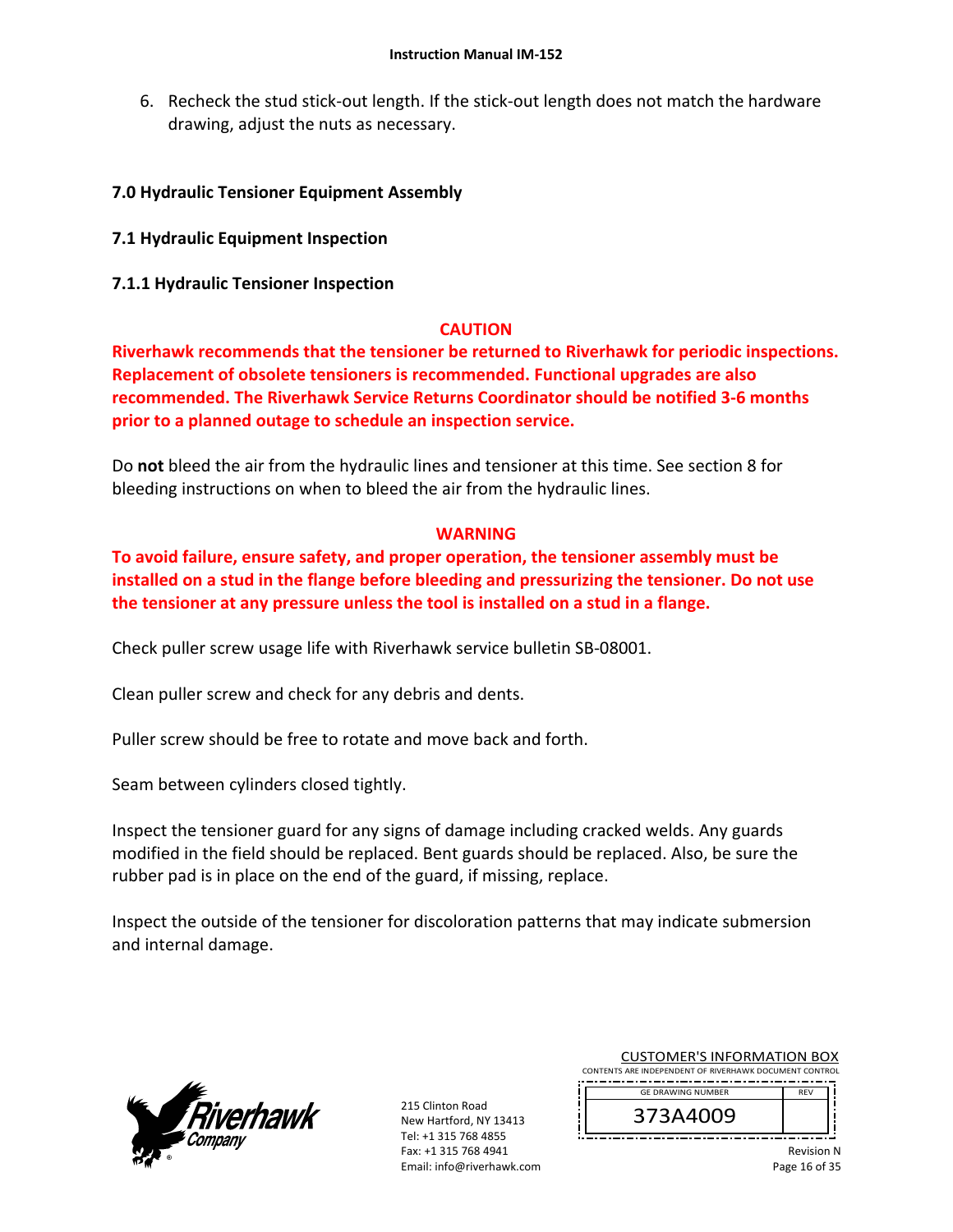Perform an inventory of the loose equipment supplied with the tensioner. An inventory list is provided on the tensioner's technical drawing (for example Riverhawk HT‐xxxx). Replacement parts are available from Riverhawk.

# **7.1.1.1 Hydraulic Tensioner's Burst Disc Replacement**

The hydraulic tensioner's burst disc is a key element in the overall safe use of the hydraulic tensioner.

Each tensioner is shipped from our factory with one burst disc already installed in the tensioner and with another spare disc for field replacement. Extra burst discs are available from Riverhawk for replacement purposes.

To replace a damaged burst disc:

- 1. Remove the hydraulic port's dispersion nut, compression ring, and damaged burst disc.
- 2. Discard the damaged burst disc.
- 3. Clean the dispersion nut, compression ring, new burst disc, and the hydraulic port with a solvent to ensure a dirt‐free installation.
- 4. Reassemble new burst disc, compression ring, and dispersion nut into the same hydraulic port.

# **Warning**

**A damaged burst disc must be replaced with a with a burst disc of the same design and pressure rating. Do not substitute a damaged burst disc with a different disc type, a different pressure rating, or a foreign object.**

# **7.1.2 Hydraulic Pump Kit Inspection**

Refer to the Hydraulic Pump Kit Instruction Manual, IM‐293 (GE VENDOC 373A4058). The latest revision may be obtained by contacting Riverhawk Company or thru www.riverhawk.com.



215 Clinton Road New Hartford, NY 13413 Tel: +1 315 768 4855 Fax: +1 315 768 4941 Email: info@riverhawk.com

CUSTOMER'S INFORMATION BOX CONTENTS ARE INDEPENDENT OF RIVERHAWK DOCUMENT CONTROL 



Revision N

REV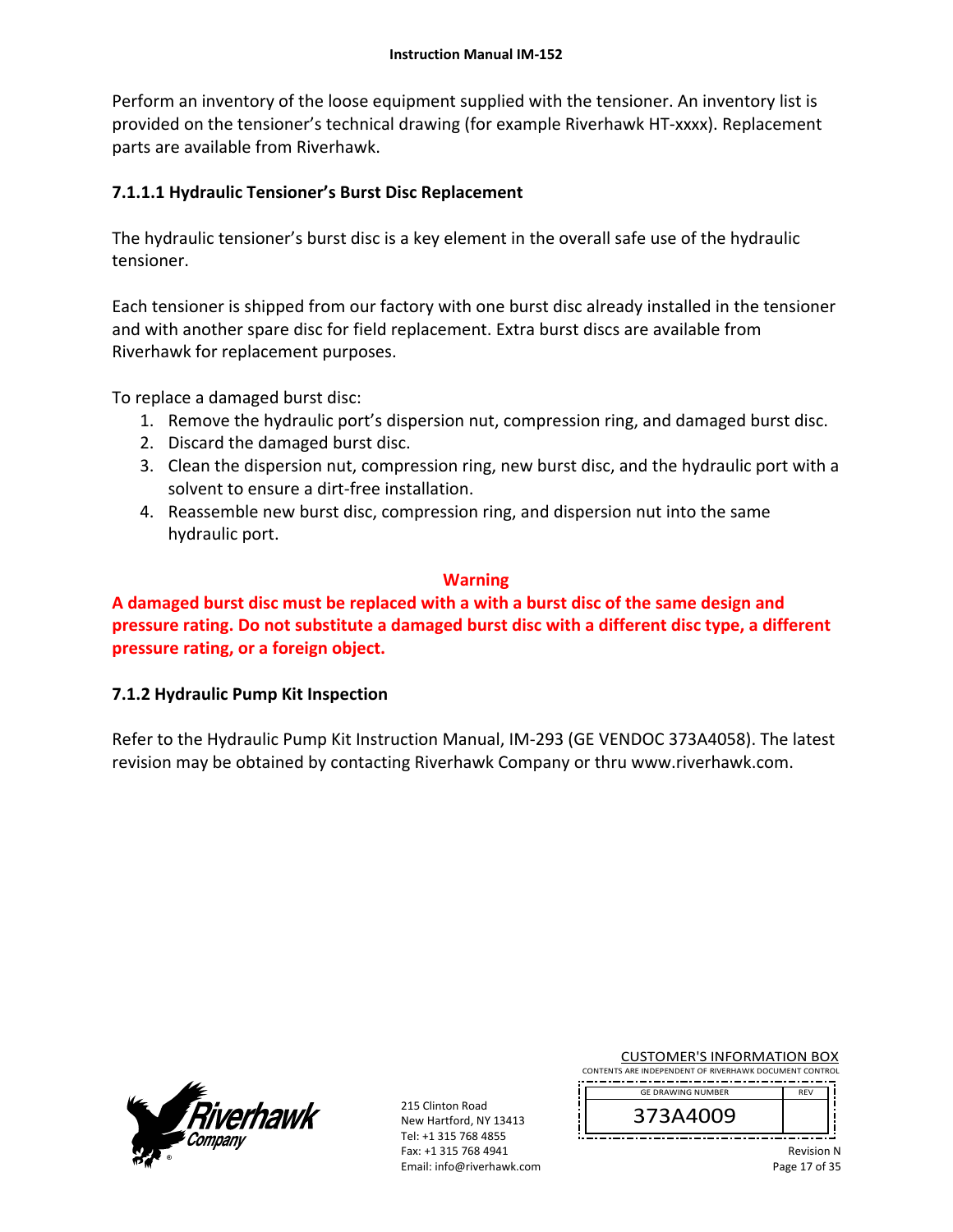# **7.2 Hydraulic Fittings**



Riverhawk tensioners use a 1/4" High Pressure port to connect its hydraulic hoses. The hose connector is made from a three piece assembly: a gland nut, a collar, and a 1/4" tube or 1/4" hose end. (See Illustration 1)

To assembly the fitting, slide the gland nut over the 1/4" tube or 1/4" hose end. Turn the collar counter‐clockwise (**left hand** thread) on to the tube or hose end as shown in Illustration 1.

The collar should be placed .125" (3.2 mm) from the tip of the cone. (See Illustration 2) It may be necessary to adjust this collar with a set of vise‐ grip pliers. Be careful to not strip the threads off the tube or hose end.



Slide the gland nut down over the collar. (See Illustration 3) Insert the 1/4" tube or 1/4" hose end into tensioner or hydraulic pump. While firmly holding the tube or hose end to stop it from rotating, turn the gland nut clockwise (**right hand** thread) and torque the gland nut to 25 FT‐LBS (34 N‐m).

# Tips:

- Make sure all parts are clean and free from debris.
- Protect the cone on the end of the  $1/4$ " tube or 1/4" hose end from scratches as this is the sealing surface.
- Replace red plastic caps when finished to protect the threads and cone.



215 Clinton Road New Hartford, NY 13413 Tel: +1 315 768 4855 Fax: +1 315 768 4941 Email: info@riverhawk.com

| <b>CUSTOMER'S INFORMATION BOX</b>                      |                   |  |  |
|--------------------------------------------------------|-------------------|--|--|
| CONTENTS ARE INDEPENDENT OF RIVERHAWK DOCUMENT CONTROL |                   |  |  |
| <b>GE DRAWING NUMBER</b>                               | <b>RFV</b>        |  |  |
| 373A4009                                               |                   |  |  |
|                                                        | <b>Revision N</b> |  |  |

Page 18 of 35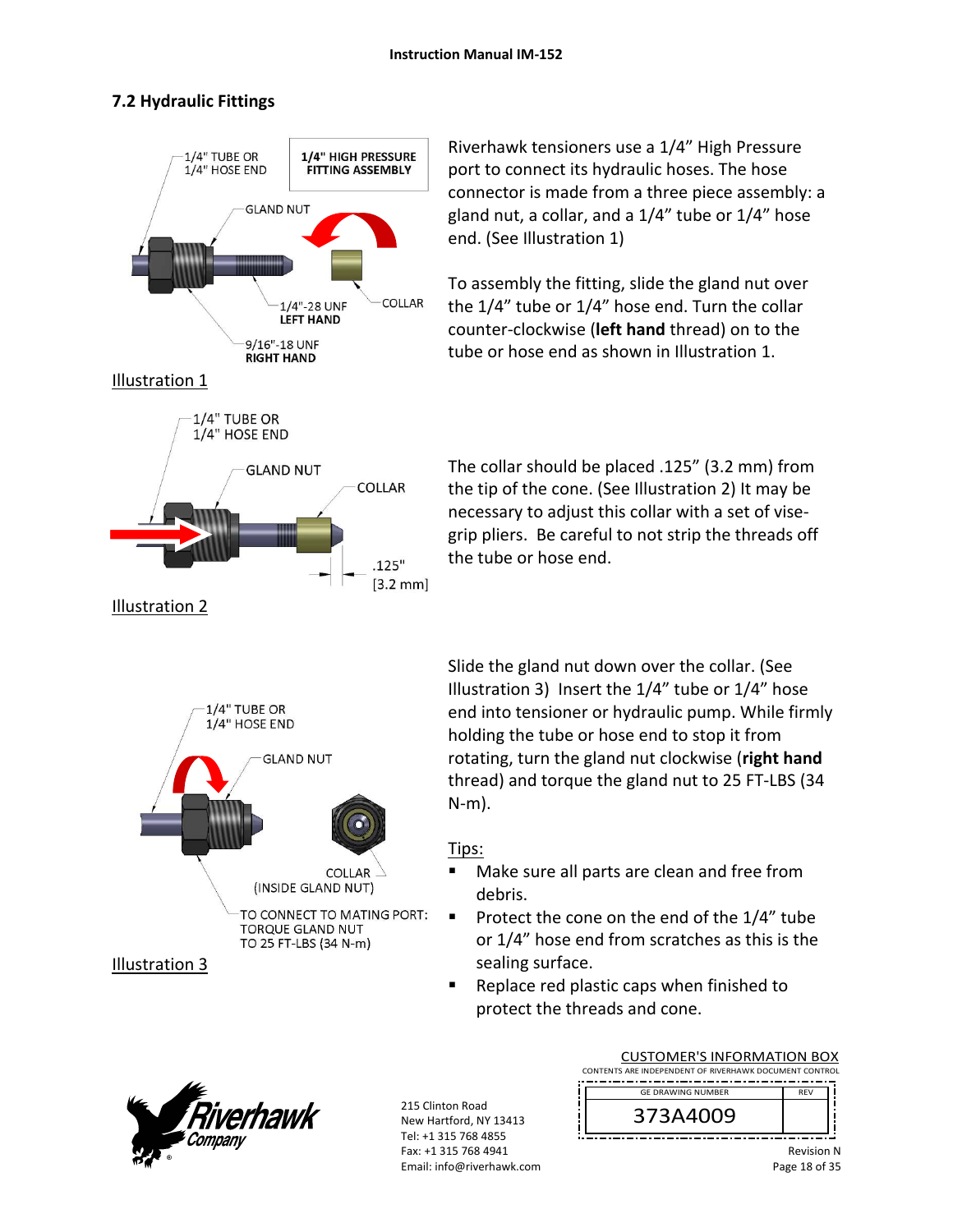# **8.0 Assembly of Tensioner on a Stud**

# **8.1 Handling of the Tensioner**

Rest the tensioner on top of the coupling shaft. Using a strap just long enough to go around the coupling shaft, attach each end to the handles of the tensioner. One way to do this is to attach the strap by looping the strap through itself around the handle of the tensioner on one side then around the coupling shaft and finally attached to the handle on the other side with a D‐ shackle. This will help hold the tensioner in place should it fall off of the shaft. The strap also helps the operators move the tensioner around the shaft while tensioning.

If possible, use a 'Come‐along' or chain fall from the ceiling of the coupling room and attach it to the tensioner using a short strap wrapped through the handles and around the top of the tensioner. This will allow the operators to easily move the tensioner around the coupling shaft by supporting the weight of the tool.

# **8.2 Kit Assembly**

Assemble the hydraulic pump with its hose to the tensioner and bleed out the air per following instructions in section 8.3.

Refer to the hardware assembly drawing (HF-xxxx) listed in Section 2.0 of this manual and the tensioner assembly drawing (HT‐xxxx) listed in Section 4.5 of this manual to determine which side of the flange the tensioner must be located on in order to use the tensioner properly.



| <b>CUSTOMER'S INFORMATION BOX</b>                      |                   |  |
|--------------------------------------------------------|-------------------|--|
| CONTENTS ARE INDEPENDENT OF RIVERHAWK DOCUMENT CONTROL |                   |  |
| <b>GE DRAWING NUMBER</b>                               | <b>RFV</b>        |  |
|                                                        |                   |  |
| 373A4009                                               |                   |  |
|                                                        |                   |  |
|                                                        | <b>Revision N</b> |  |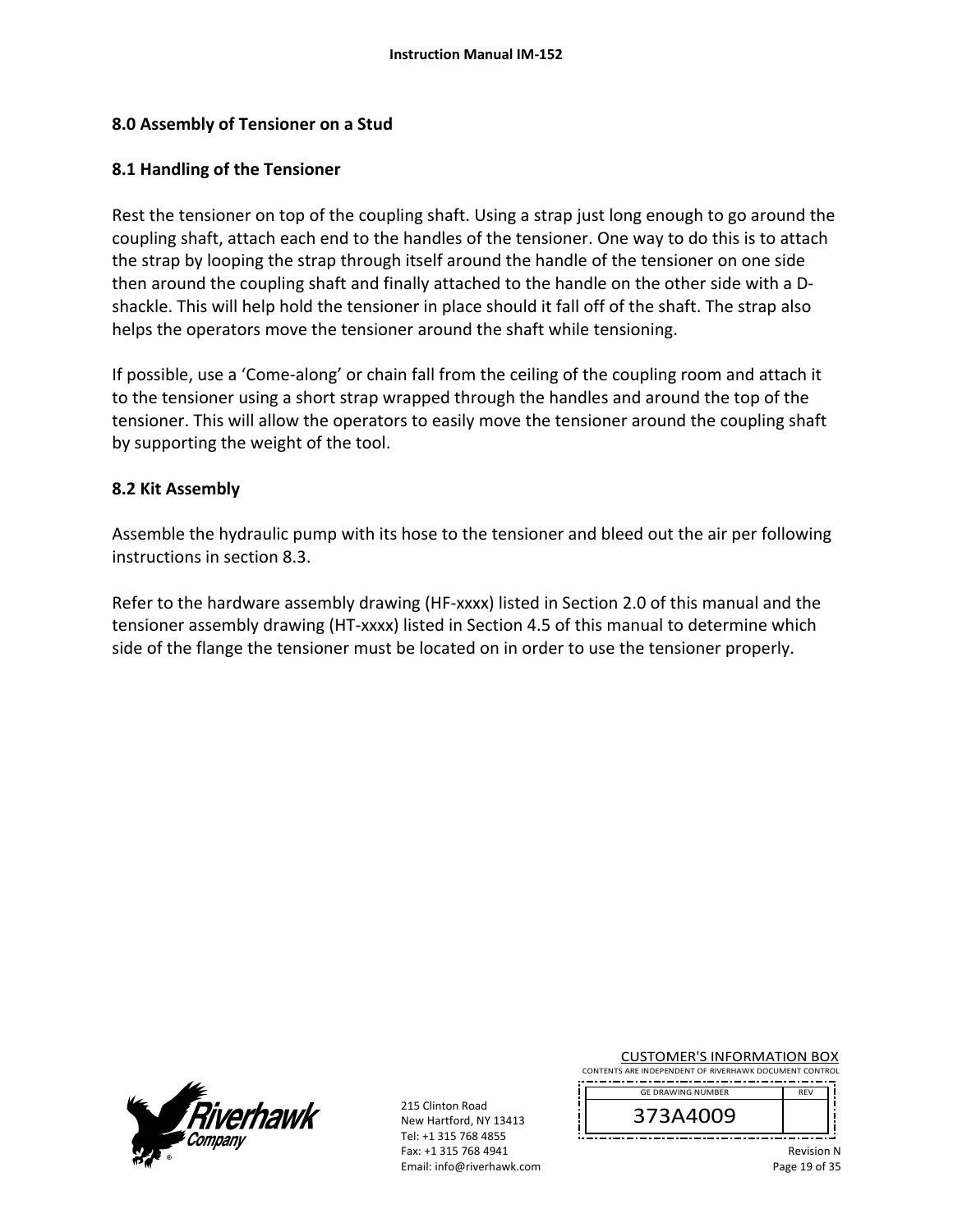#### **Instruction Manual IM‐152**



**Picture 4** – Features of the Hydraulic Tensioner

**Note: Before threading the puller screw into the stud, carefully check the cleanliness of both the stud's and the puller screw's conical threads. Apply a light coat of clean turbine oil or a spray lubricant to the puller screw. Do not use "Never Seize" on the conical threads. This procedure will ease assembly and assure positive mating of the threads before tightening.** 

Assembly sequence is as follows:

- 1. Open the hydraulic return valve on the pump to allow hydraulic fluid to be pushed back from the puller tool into the pump reservoir. (This is automatic on the air‐operated hydraulic pump)
- 2. Place the spanner ring over the puller screw on the tensioner.
- 3. Apply a light coat of clean turbine oil or a spray lubricant to the puller screw. Do not use "Never Seize" on the conical threads.
- 4. Place and hold the tensioner assembly over the end of the stud to be tightened.
- 5. Slide the puller screw in to the tapered thread of the stud and hand tighten. **Be sure not to cross thread assembly.**
- 6. Hold the stud steady with a 1/2" hex key wrench and lightly tighten the puller screw into the conical thread of the stud with a wrench.
- 7. Place the spanner ring on the cylindrical nut located on the stud.



| <b>CUSTOMER'S INFORMATION BOX</b>                      |            |  |  |  |
|--------------------------------------------------------|------------|--|--|--|
| CONTENTS ARE INDEPENDENT OF RIVERHAWK DOCUMENT CONTROL |            |  |  |  |
| <b>GE DRAWING NUMBER</b>                               | <b>RFV</b> |  |  |  |
| 373A4009                                               |            |  |  |  |
|                                                        |            |  |  |  |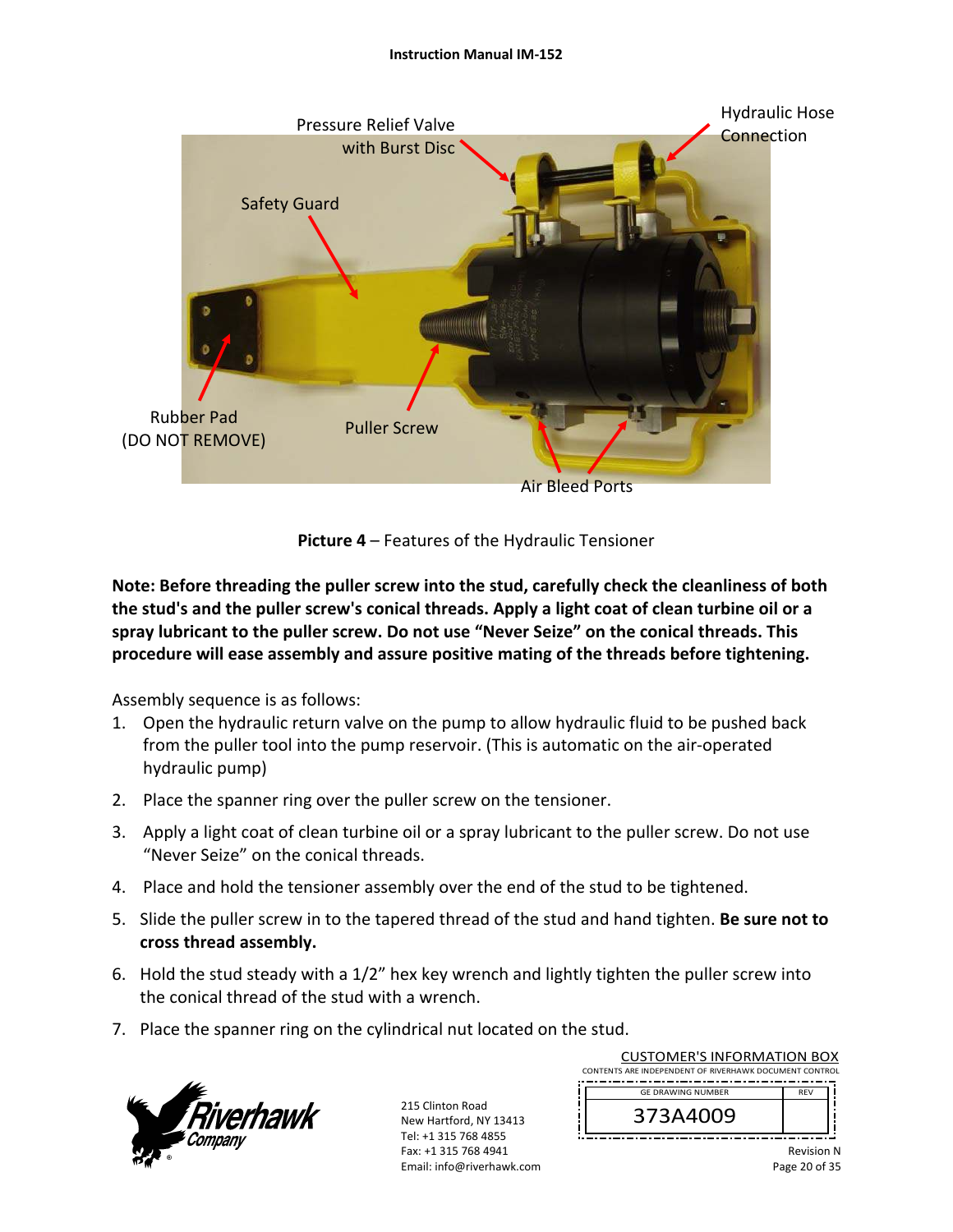8. At this point the Tensioner Assembly **MUST BE FREE TO ROTATE,** the puller screw must be tight in the stud**. DO NOT BACK OFF PULLER SCREW.**

**If the tensioner is not free to rotate when the puller screw is tight then, either (1) the stud is not properly positioned in the flange and recheck the stick‐out length and reposition the nuts, or (2) The tensioner is damaged and must be returned for repair.** 

# **CAUTION**

**Do not over extend the stud. Over extension can cause the piston to lose its seal and leak oil.** 

# **CAUTION**

**Personal injury and equipment damage can occur if the puller screw is not securely engaged with the tapered threads of the stud. Proper engagement is achieved when the puller screw is tight in the stud and the tensioner assembly is free to turn.** 

**8.3 Bleeding Hydraulic System** 

# **WARNING**

**To avoid failure, ensure safety, and proper operation, the tensioner assembly must be installed on a stud in the flange before bleeding and pressurizing the tensioner. Do not use the tensioner at any pressure unless the tool is installed on a stud in a flange.** 

The tensioner has four ports, one for pressurizing, two for bleeding the system, and a fourth pressure relief port. To facilitate bleeding, start by first mounting the tensioner at the 9 o'clock stud position, this will critically place the bleed ports in their uppermost position. In addition, make sure that the pump is always situated below the tensioner assembly.

The tensioner is equipped with 5/8" hex coned stem bleeder fittings installed in the bleeder ports. With these two fittings loosened simultaneously, stroke the pump repeatedly until the streams of oil exiting the tool from each port are free of air, then retighten the fittings.

**Note:** The hose is stiff; use of this tooling can be simplified by temporarily installing the tensioner on one stud prior to final tightening of fittings. This will reduce the tendency for the fittings to loosen during use.

# **9.0 Stud Tensioning**

The studs will be tensioned in two steps, at 50% pressure and at final pressure. Follow the tensioning sequence for each flange joint as defined on the record sheets found at the end of this manual.



215 Clinton Road New Hartford, NY 13413 Tel: +1 315 768 4855 Fax: +1 315 768 4941 Email: info@riverhawk.com

| <b>CUSTOMER'S INFORMATION BOX</b>                      |
|--------------------------------------------------------|
| CONTENTS ARE INDEPENDENT OF RIVERHAWK DOCUMENT CONTROL |
|                                                        |



Revision N

REV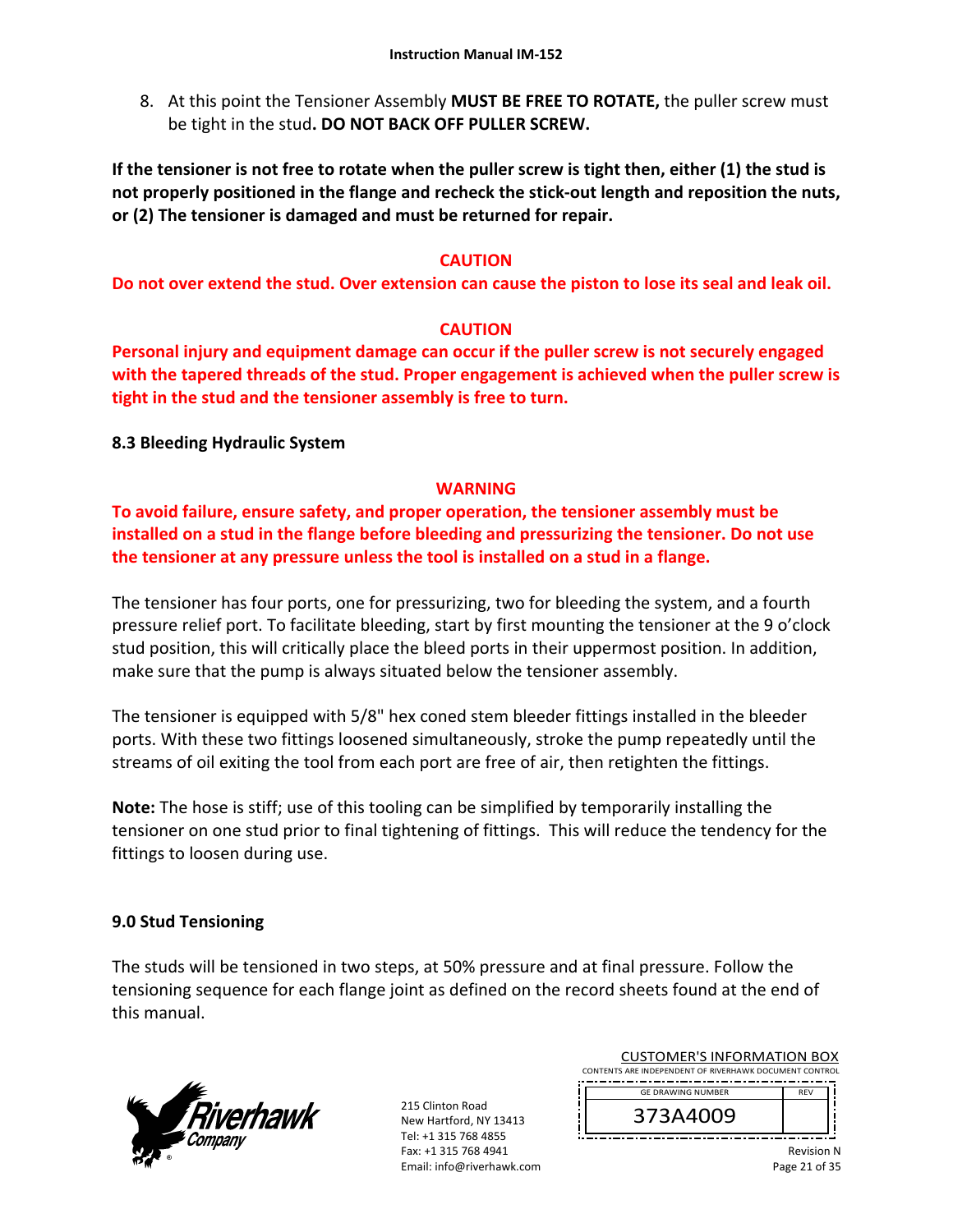### **9.1 Tensioning at 50% pressure**

After the tensioner is properly installed apply hydraulic pressure to the tool. Bring the pressure to the 50% level in accordance with the following table.

#### **WARNING**

**The safety cage must be in place at all times. Keep hands out of designated areas at all times when the tensioner is pressurized otherwise personal injury can occur.** 

#### **CAUTION**

**Before threading the puller screw into the stud, carefully check the cleanliness of both the stud's and the puller screw's conical threads. Apply a light coat of clean turbine oil or a spray lubricant to the puller screw. This procedure will ease assembly and assure positive mating of the threads before tightening. Do not use "Never Seize" on the conical threads.** 

#### **CAUTION**

**Do not exceed the maximum pressure marked on the tensioner. Excessive pressure can damage the stud and puller screw.** 

# **CAUTION**

**Do not tighten the nut while the tool is coming up to pressure; wait until pressure is achieved before attempting to tighten the nut with the spanner ring. If the tool is not properly installed, the tool could jump off the stud while coming up to pressure.** 

| <b>Flange Position</b> | <b>Stud Size</b> | 50% Pressure | 50% Stretch    |
|------------------------|------------------|--------------|----------------|
| Turbine to Coupling    | 3"               | 10000 psi    | Do not measure |
|                        | $[76$ mm         | [690 bar]    | Do not use     |
| Coupling to Generator  | 3"               | 10000 psi    | Do not measure |
|                        | $[76$ mm         | [690 bar]    | Do not use     |
| Steam Turbine to       | 3"               | 10000 psi    | Do not measure |
| Generator              | $[76$ mm]        | [690 bar]    | Do not use     |

# **9.1.1 Tightening of 3" nuts**

Turn the cylindrical nut using the spanner ring and pin wrench until it bottoms on the flange.



215 Clinton Road New Hartford, NY 13413 Tel: +1 315 768 4855 Fax: +1 315 768 4941 Email: info@riverhawk.com

| CUSTUIVIEN 3 INFUNIVIATIUIN BUA                        |            |  |  |
|--------------------------------------------------------|------------|--|--|
| CONTENTS ARE INDEPENDENT OF RIVERHAWK DOCUMENT CONTROL |            |  |  |
|                                                        |            |  |  |
| <b>GE DRAWING NUMBER</b>                               | <b>RFV</b> |  |  |
|                                                        |            |  |  |
| 373A4009                                               |            |  |  |
|                                                        |            |  |  |
|                                                        |            |  |  |

CUSTOMER'S INFORMATION BOY

Revision N Page 22 of 35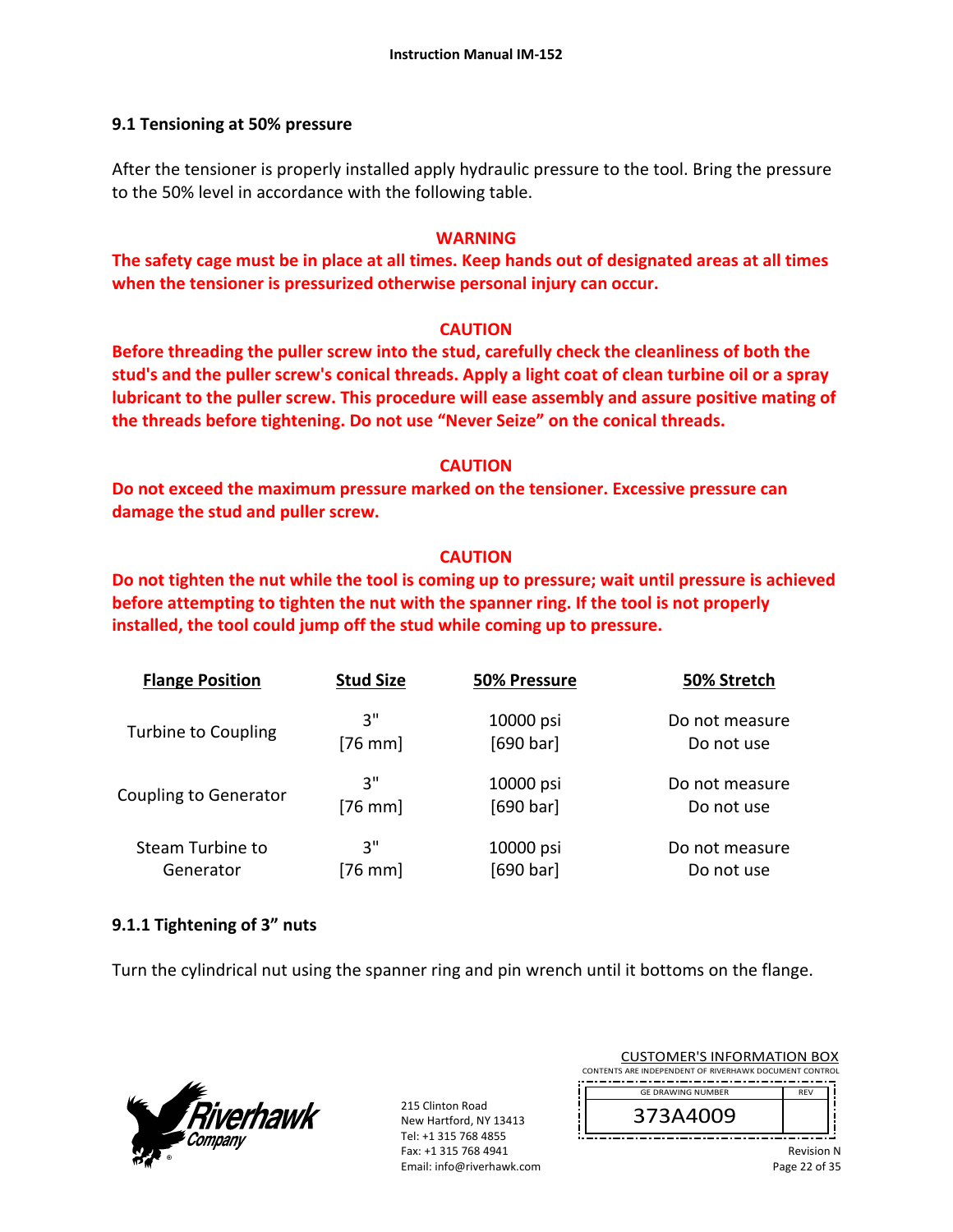# **9.2 Removing the Tensioner from an Installed Stud**

The tensioner removal is accomplished by the follows steps:

- 1. Release the hydraulic pressure by either releasing the hand switch on the AP‐0532 Pump Kit or by opening the valve on the MP‐0130 Manual Pump Kit and leave the valve open.
- 2. Unscrew the puller screw using a wrench and breaker bar. Do not use an impact wrench as this can damage the tensioner.
- 3. Move the tool to the next bolt hole following the tensioning pattern from the stretched record sheets at the end of this manual.

# **9.3 Tensioning at Final Pressure**

Repeat the pulling and tightening procedure stated above at full pressure. After all of the studs have been tensioned, measure the final stud length. The final pressure and required stretch values are listed in the following table.

# **WARNING**

**The safety cage must be in place at all times. Keep hands out of designated areas at all times when the tensioner is pressurized otherwise personal injury can occur.** 

# **CAUTION**

**Before threading the puller screw into the stud, carefully check the cleanliness of both the stud's and the puller screw's conical threads. Apply a light coat of clean turbine oil or a spray lubricant to the puller screw. This procedure will ease assembly and assure positive mating of the threads before tightening. Do not use "Never Seize" on the conical threads.** 

# **CAUTION**

**Do not exceed the maximum pressure marked on the tensioner. Excessive pressure can damage the stud and puller screw.** 

# **CAUTION**

**Do not tighten the nut while the tool is coming up to pressure; wait until pressure is achieved before attempting to tighten the nut with the spanner ring. If the tool is not properly installed, the tool could jump off the stud while coming up to pressure.**

| <b>Flange Position</b> | <b>Stud Size</b> | <b>Final Pressure</b> | <b>Final Stretch</b> |
|------------------------|------------------|-----------------------|----------------------|
|                        | ີ ເ              | 18000 psi             | $0.020" - 0.022"$    |
| Turbine to Coupling    | $[76$ mm         | [1240 bar]            | $[0.51$ mm - 0.56 mm |



215 Clinton Road New Hartford, NY 13413 Tel: +1 315 768 4855 Fax: +1 315 768 4941 Email: info@riverhawk.com

|                                                        | <b>CUSTOMER'S INFORMATION BOX</b> |                 |  |  |
|--------------------------------------------------------|-----------------------------------|-----------------|--|--|
| CONTENTS ARE INDEPENDENT OF RIVERHAWK DOCUMENT CONTROL |                                   |                 |  |  |
|                                                        | <b>GE DRAWING NUMBER</b>          | <b>RFV</b>      |  |  |
|                                                        | 373A4009                          |                 |  |  |
|                                                        |                                   | <b>Revision</b> |  |  |

Page 23 of 35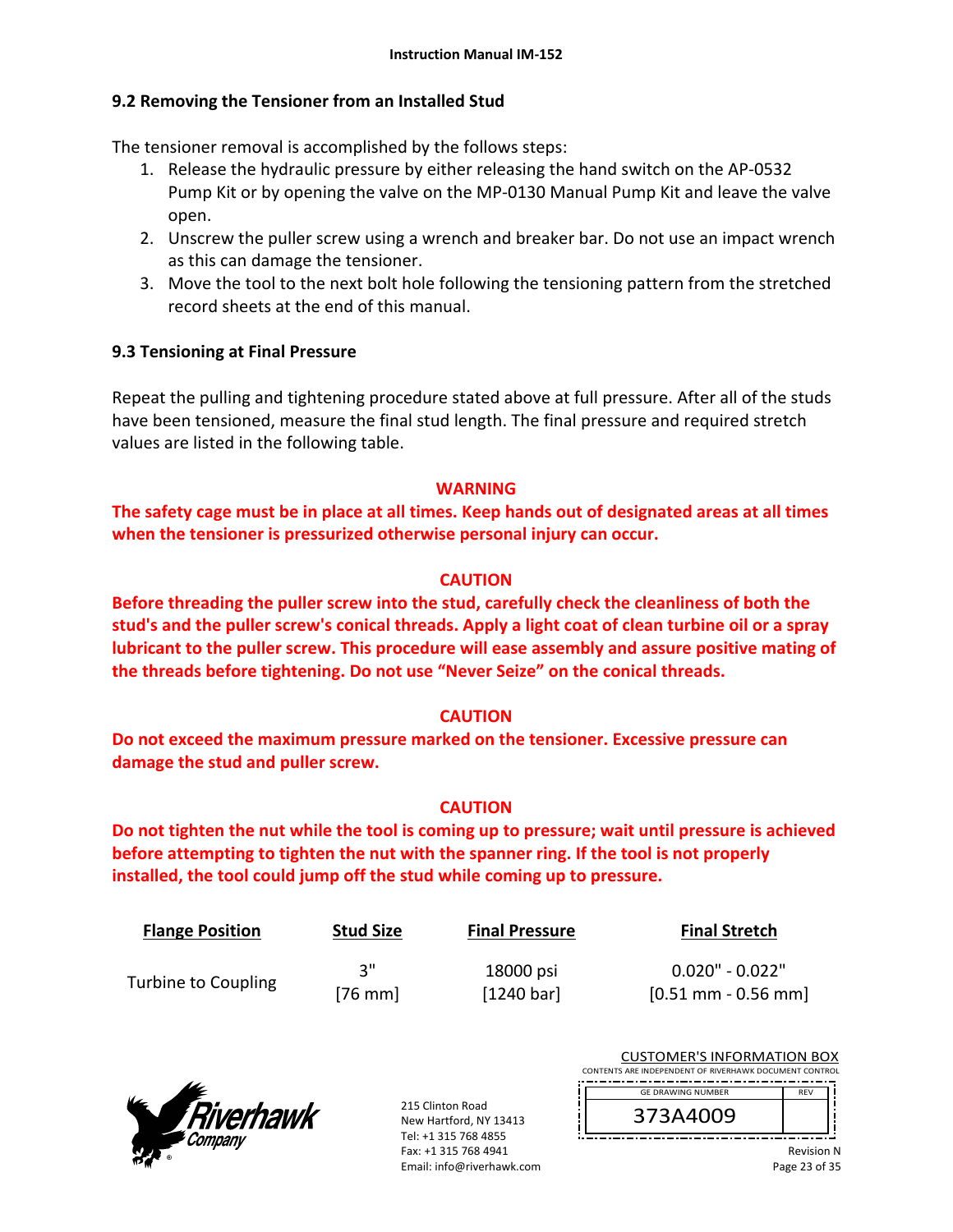| <b>Coupling to Generator</b> | ຸ ຊ‼      | 18000 psi            | $0.020" - 0.022"$                     |
|------------------------------|-----------|----------------------|---------------------------------------|
|                              | $[76$ mm] | [1240 bar]           | $[0.51 \text{ mm} - 0.56 \text{ mm}]$ |
| Steam Turbine to             | יי 2      | 18000 psi            | $0.020" - 0.022"$                     |
| Generator                    | $[76$ mm] | $[1240 \text{ bar}]$ | $[0.51$ mm - 0.56 mm]                 |

Excessive stretch variations or low stretch values can be corrected by uninstalling all or selected studs to the pressure values stated in the above table. Have final stretch values approved by the supervisor responsible for the installation.

# **9.3.1 Tightening of 3" nuts**

Turn the cylindrical nut using the spanner ring and pin wrench until it bottoms on the flange.

# **10.0 Thread Locking and Windage Plug Installation**

# **10.1 Thread Locking**



**Picture 5 ‐** Riverhawk Locknut

Mechanical lock nuts have two set screws located in the top face. Before threading the nut onto the stud check to be certain the set screws are free to turn. Once the nut is seated torque the set screws to the values specified in the following table. When seated and torqued to the values specified the load created by the set screw displaces the thread of the nut in the area of the web creating the desired locking action.



215 Clinton Road New Hartford, NY 13413 Tel: +1 315 768 4855 Fax: +1 315 768 4941 Email: info@riverhawk.com

| <b>CUSTOMER'S INFORMATION BOX</b>                      |                             |  |  |  |
|--------------------------------------------------------|-----------------------------|--|--|--|
| CONTENTS ARE INDEPENDENT OF RIVERHAWK DOCUMENT CONTROL |                             |  |  |  |
| <b>GE DRAWING NUMBER</b>                               | <b>RFV</b>                  |  |  |  |
| 373A4009                                               |                             |  |  |  |
|                                                        | <b>Revision N</b><br>------ |  |  |  |

Page 24 of 35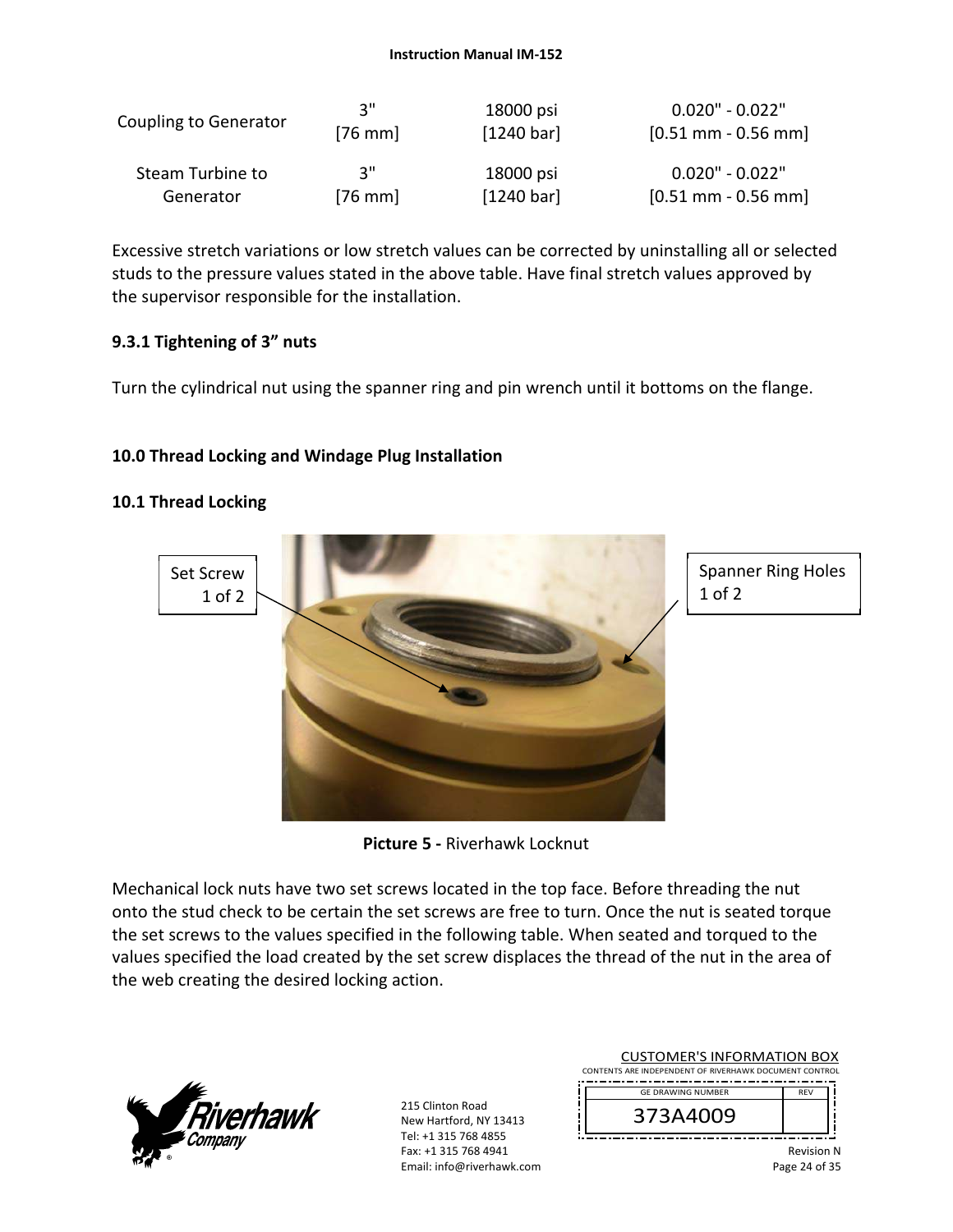| <b>Stud Size</b>          | <b>Set Screw Size</b> | <b>Torque</b>                                         |
|---------------------------|-----------------------|-------------------------------------------------------|
| יי 2<br>$[76 \text{ mm}]$ | $3/8$ "-24 UN         | $200$ in lbs $-250$ in lbs<br>$[22.6 N·m - 28.2 N·m]$ |

### **10.2 Windage Plug Installation**

Refer to the hardware assembly drawing (HF-xxxx) listed in Section 2.0 of this manual to determine if windage plugs are required for the installation.



**Figure 2** – Windage Plug Installation

Assembly sequence is as follows:

- 1. Verify the stud's internal threads are clean and free from oil.
- 2. Fully insert Windage Plug by threading it into the stud's internal thread.
- 3. Torque the windage plug to 200‐250 in∙lbs (22.6 28.2 N∙m).
- 4. Tighten the windage plug's set screws to 80‐90 in∙lbs (9.0 10.1 N∙m).
- 5. Check the distance the plug is inside of the stud. The plug should be at a minimum of .06" (1.5mm) below the face of the stud.



215 Clinton Road New Hartford, NY 13413 Tel: +1 315 768 4855 Fax: +1 315 768 4941 Email: info@riverhawk.com

| <b>CUSTOMER'S INFORMATION BOX</b>                      |                   |  |
|--------------------------------------------------------|-------------------|--|
| CONTENTS ARE INDEPENDENT OF RIVERHAWK DOCUMENT CONTROL |                   |  |
| <b>GE DRAWING NUMBER</b>                               | <b>RFV</b>        |  |
| 373A4009                                               |                   |  |
|                                                        | <b>Dovision N</b> |  |

Revision N Page 25 of 35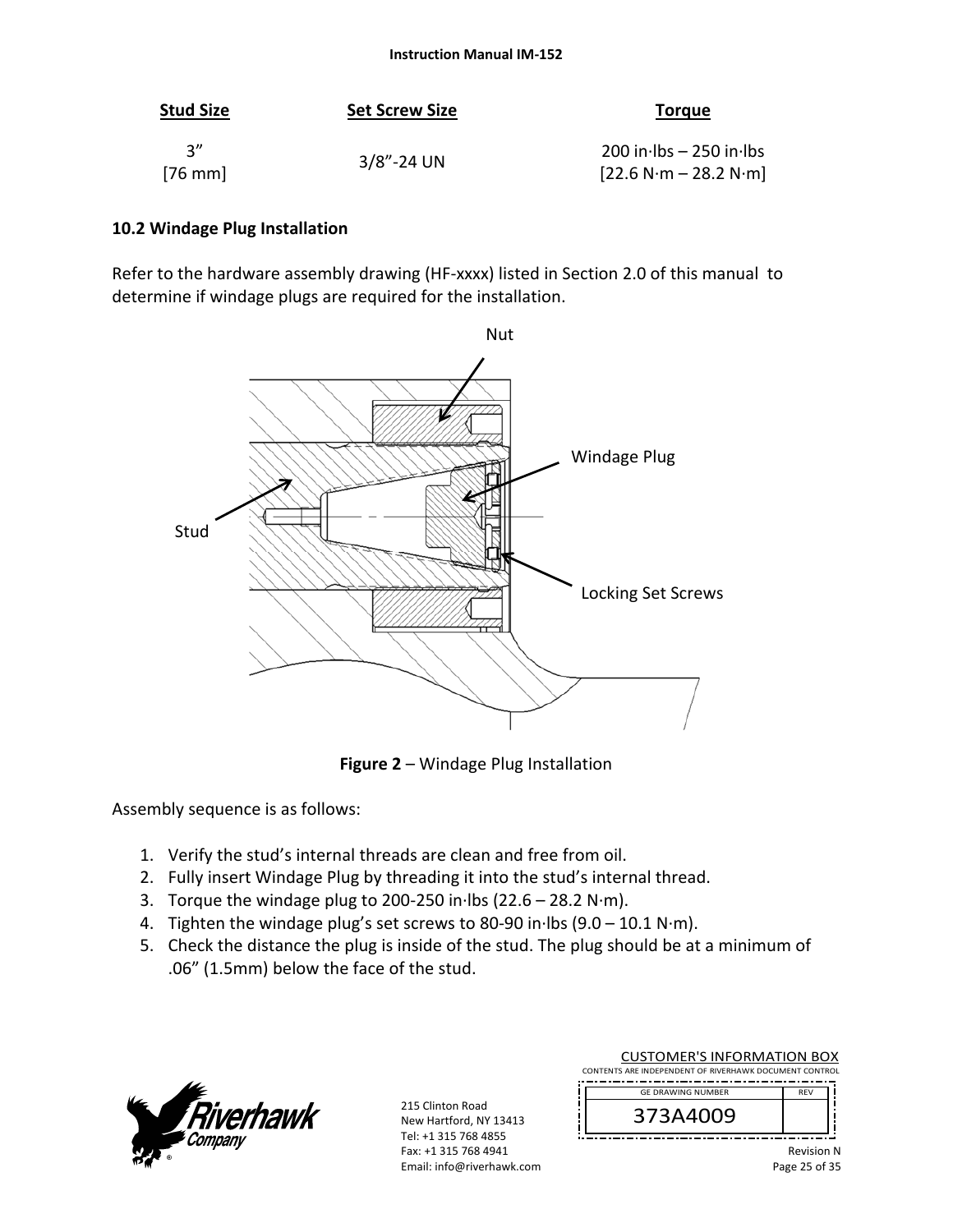# **11.0 Stud and Nut Removal**

# **11.1 Handling of the Tensioner**

Rest the tensioner on top of the coupling shaft. Using a strap just long enough to go around the coupling shaft, attach each end to the handles of the tensioner. One way to do this is to attach the strap by looping the strap through itself around the handle of the tensioner on one side then around the coupling shaft and finally attached to the handle on the other side with a D‐ shackle. This will help hold the tensioner in place should it fall off of the shaft. The strap also helps the operators move the tensioner around the shaft while tensioning.

If possible, use a 'Come‐along' or chain fall from the ceiling of the coupling room and attach it to the tensioner using a short strap wrapped through the handles and around the top of the tensioner. This will allow the operators to easily move the tensioner around the coupling shaft by supporting the weight of the tool.

# **11.2 Stud and Nut Removal**

Removal is accomplished as follows:

- If present, remove the windage plugs from the studs by reversing the installation instructions from section 10.2. It may be necessary to use two Allen wrenches: one to stop the windage plug from rotating, one to remove the set screws. Do not misplace the set screws.
- Using a wire brush, GT‐4253, and shop air clean the internal tapered thread of the stud to remove any debris/deposits which may have accumulated during service as described in section 5.2.2.
- With an Allen-wrench loosen the two locking set screws but do not remove from the nut.



**Picture 6** ‐ Loosening of a nut's set screws



215 Clinton Road New Hartford, NY 13413 Tel: +1 315 768 4855 Fax: +1 315 768 4941 Email: info@riverhawk.com

CUSTOMER'S INFORMATION BOX CONTENTS ARE INDEPENDENT OF RIVERHAWK DOCUMENT CONTROL REV 373A4009 GE DRAWING NUMBER

> Revision N Page 26 of 35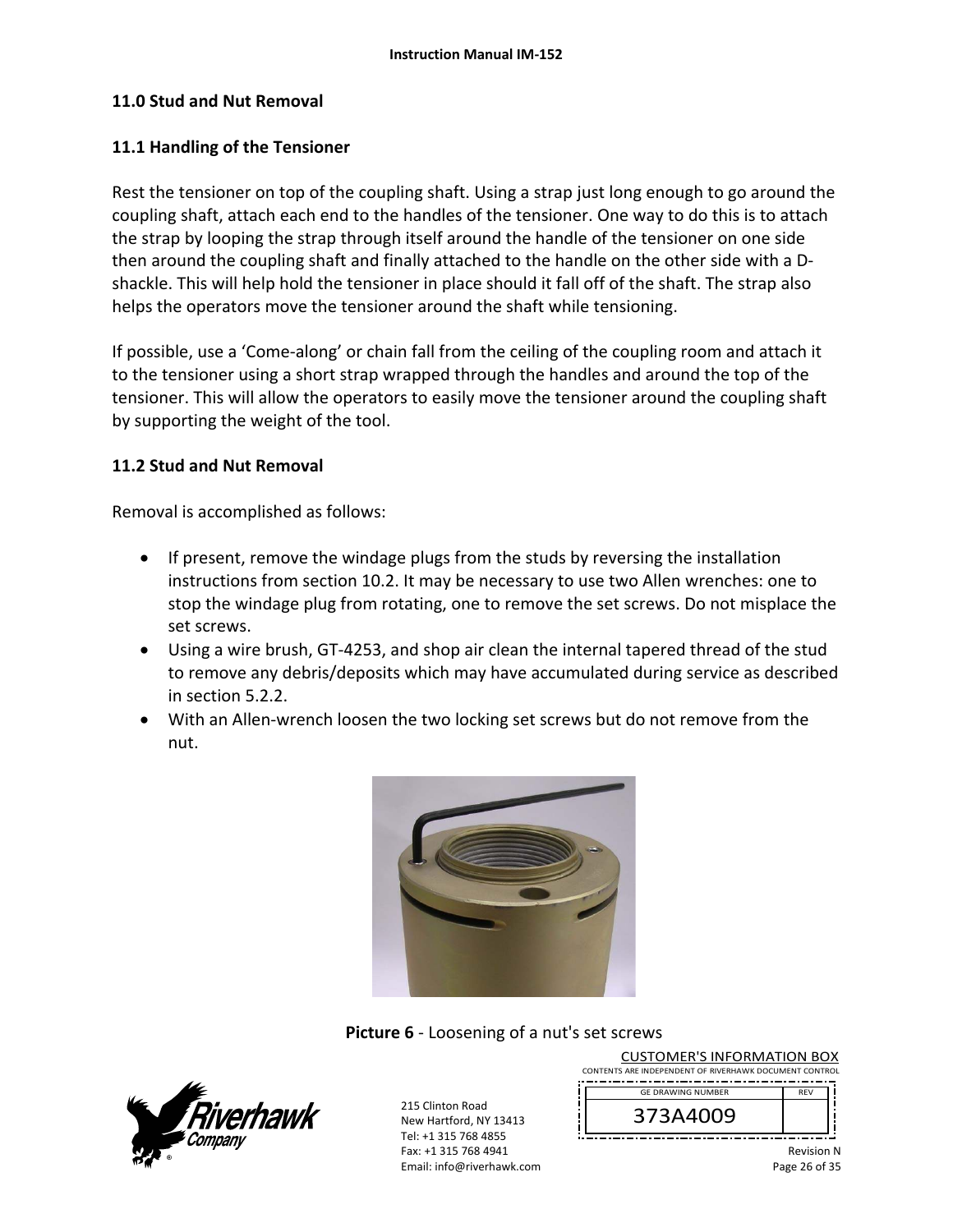- Install the appropriate tensioner to the stud as described in Section 8.0.
- Apply the appropriate hydraulic pressure per this table. **DO NOT BACK OFF THE PULLER SCREW.**

| <b>Flange Position</b>       | <b>Stud Size</b> | <b>Removal Pressure</b> |
|------------------------------|------------------|-------------------------|
| <b>Turbine to Coupling</b>   | 3"<br>$[76$ mm   | 18000 psi<br>[1240 bar] |
| <b>Coupling to Generator</b> | 3"<br>$[76$ mm]  | 18000 psi<br>[1240 bar] |
| Steam Turbine to Generator   | 3"<br>$[76$ mm   | 18000 psi<br>[1240 bar] |

 Using the spanner ring and spanner/pin wrenches, loosen the nut, then release the pressure.

# **11.3.1 Removing the Tensioner from a Stud**

The tensioner removal is to accomplished by the follows steps:

- 1. Release the hydraulic pressure by either releasing the hand switch on the AP‐0532 Pump Kit or by opening the valve on the MP‐0130 Manual Pump Kit and leave the valve open.
- 2. Insert 1/2" hex Allen wrench into the back side of the stud to prevent the stud from rotating while you unscrew the puller screw.
- 3. Unscrew the puller screw using a wrench and, if necessary, a breaker bar. Do not use an impact wrench as this can damage the tensioner.
- 4. Move the tool to the next stud/nut assembly to be tensioned, following the sequence/pattern as defined on the supplied data sheets.

# **12.0 Storage Instructions**

Follow these directions to properly store your hydraulic tensioner and hydraulic pump kit for long term storage and shipment.

If any damage is observed, contact the Riverhawk Company to schedule a maintenance inspection.



215 Clinton Road New Hartford, NY 13413 Tel: +1 315 768 4855 Fax: +1 315 768 4941 Email: info@riverhawk.com

| <b>CUSTOMER'S INFORMATION BOX</b>                      |
|--------------------------------------------------------|
| CONTENTS ARE INDEPENDENT OF RIVERHAWK DOCUMENT CONTROL |
|                                                        |



Revision N

REV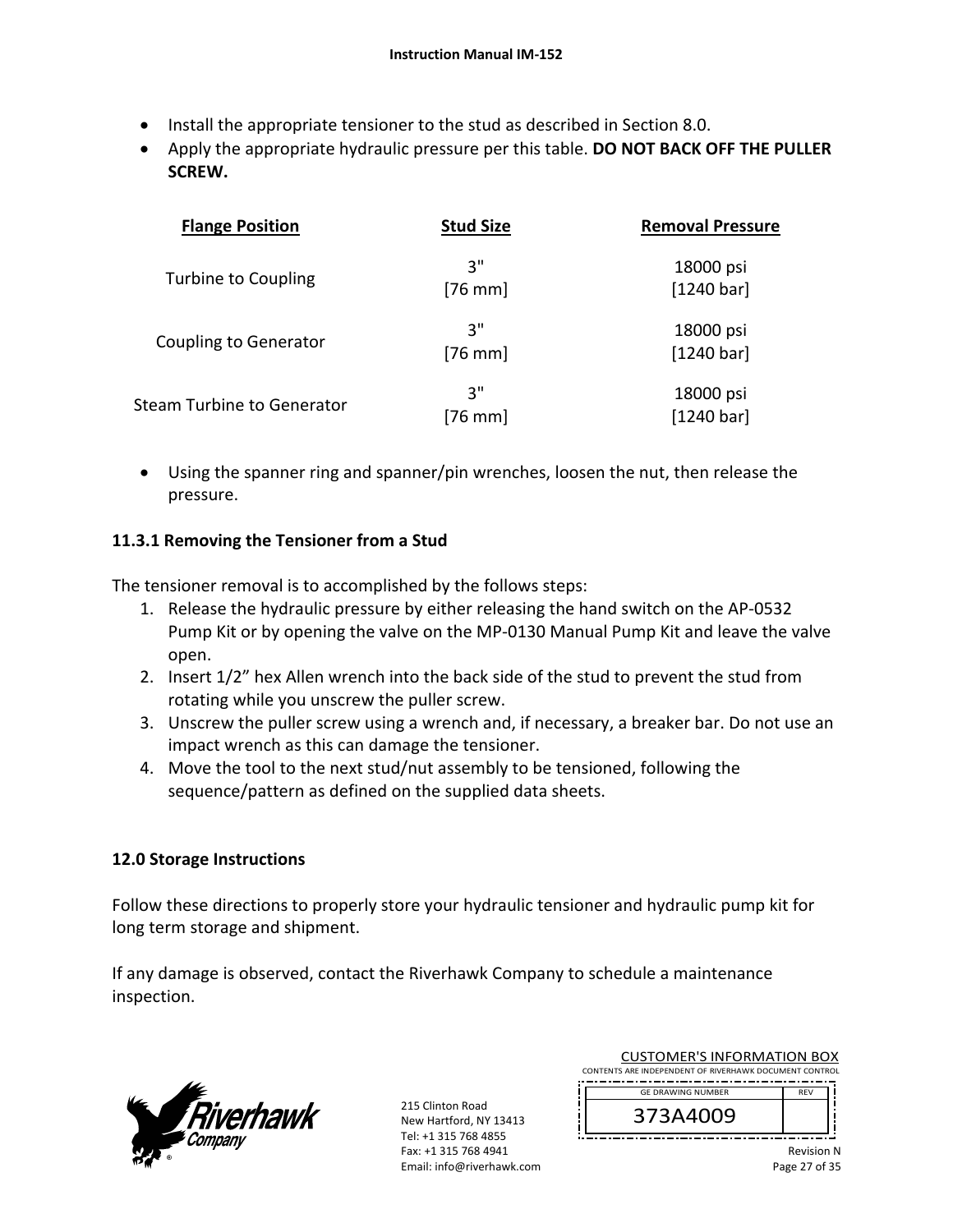# **12.1 Hydraulic Pump Kit Storage**

Refer to the Hydraulic Pump Kit Instruction Manual, IM‐293 (GE VENDOC 373A4058). The latest revision may be obtained by contacting Riverhawk Company or thru www.riverhawk.com.

# **12.2 Hydraulic Tensioner Storage**

Check the tensioner for any damage

- 1. Clean puller screw and check for any debris and dents.
- 2. Puller screw should be free to rotate and move back and forth.
- 3. Seam between cylinders closed tightly.
- 4. Inspect tensioner guard for any signs of damage. Bent guards should be replaced. Also, be sure the rubber pad is in place on the end of the guard, if missing, replace.

If any damage is observed, contact the Riverhawk Company to schedule a maintenance inspection.

Place protective red plastic cap into the hydraulic port.

Coat the hydraulic tensioner with a light coat of oil and place the tensioner into the original shipping container.

# **12.3 Store shipping container**

Secure the hydraulic pump and hydraulic tensioner into the original shipping containers using the supplied wood braces.

Seal the original shipping container and store under shelter and protected from moisture, sand, and grit.

# **13.0 Frequently Asked Questions**

This section contains some frequently asked questions and problems. If the steps listed here do not solve your problem, contact the Riverhawk Company thru our website, email, or phone call.

- **Q:**  Can I rent a hydraulic tensioner kit?
- **A:**  Yes, Riverhawk has rental tensioner kits available for most of our hydraulic tensioners.



215 Clinton Road New Hartford, NY 13413 Tel: +1 315 768 4855 Fax: +1 315 768 4941 Email: info@riverhawk.com

| <b>CUSTOMER'S INFORMATION BOX</b>                      |  |
|--------------------------------------------------------|--|
| CONTENTS ARE INDEPENDENT OF RIVERHAWK DOCUMENT CONTROL |  |
| <b>GE DRAWING NUMBER</b>                               |  |
|                                                        |  |

373A4009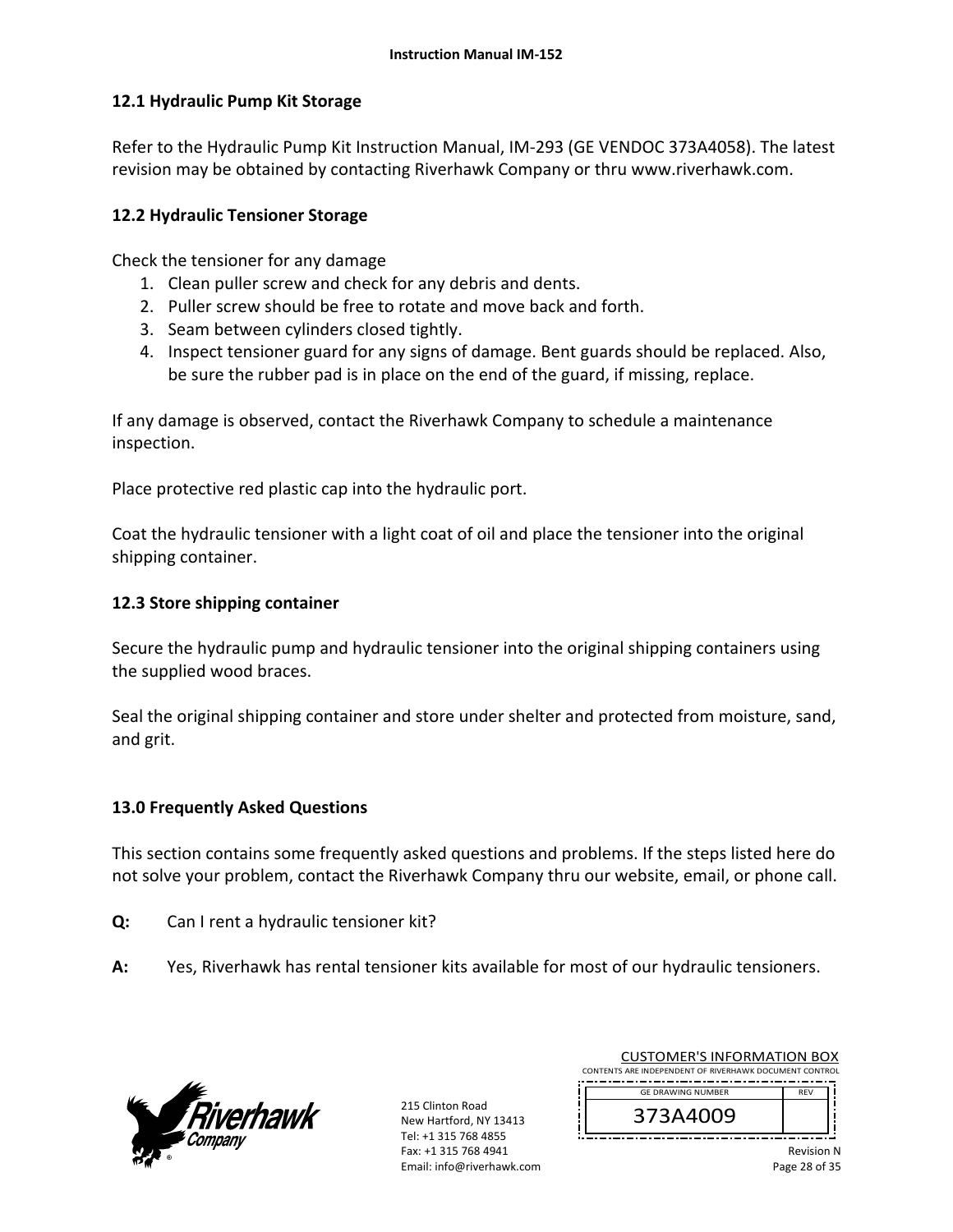- **Q:**  A tensioner has pulled itself out of the stud's conical threads. Can I continue using a tensioner on this stud?
- **A:**  No. Both the tensioner and the stud may have been damaged and must be removed from the work area. If the stud is tensioned, a Nut Buster repair kit, from Riverhawk, must be used to remove the damaged stud by drilling out the nut. Leaving a damaged stud in place will lead to a safety hazard on future outages.

Riverhawk can supply a replacement stud and nut based on the initial weight certification supplied with the hardware set (see section 4.2). The damaged tensioner should also be returned to Riverhawk for inspection and repair.

If a stud must be left in place, paint the damaged stud with a generous amount of indelible, bright‐colored paint. Notify the appropriate GE Safety and Service personnel. Note the location of the damaged stud in the services notes for the machine.

- **Q:**  The hydraulic tensioner has been taken up to its final pressure. The final stretch length is short of the final stretch target. What is the next step?
- **A:**  Do not increase the hydraulic pressure. Check if the hydraulic pump is set to the right pressure. Install the tensioner and re‐pressurize the tensioner to the final pressure then recheck the stretch measurement. If the stretch value is still short, remove the stud from the hole and re-measure the stud's initial length then try to install the stud again.
- **Q:**  The hydraulic tensioner has been taken up to its final pressure. The final stretch length is larger than the final stretch target. What is the next step?
- **A:**  Remove the stud from the bolt hole. Check if the hydraulic pump is set to the right pressure. Re‐measure the stud's initial length then try to install the stud again.
- **Q:**  Is there an easier way to support or move the tensioner around the coupling shaft?
- **A:**  In section 8.1, a method using two straps, one around the coupling shaft and the other attach to an overhead support, is described that can help.



| <b>CUSTOMER'S INFORMATION BOX</b>                      |            |  |
|--------------------------------------------------------|------------|--|
| CONTENTS ARE INDEPENDENT OF RIVERHAWK DOCUMENT CONTROL |            |  |
| <b>GE DRAWING NUMBER</b>                               | <b>RFV</b> |  |
| 373A4009                                               |            |  |
|                                                        | Revision   |  |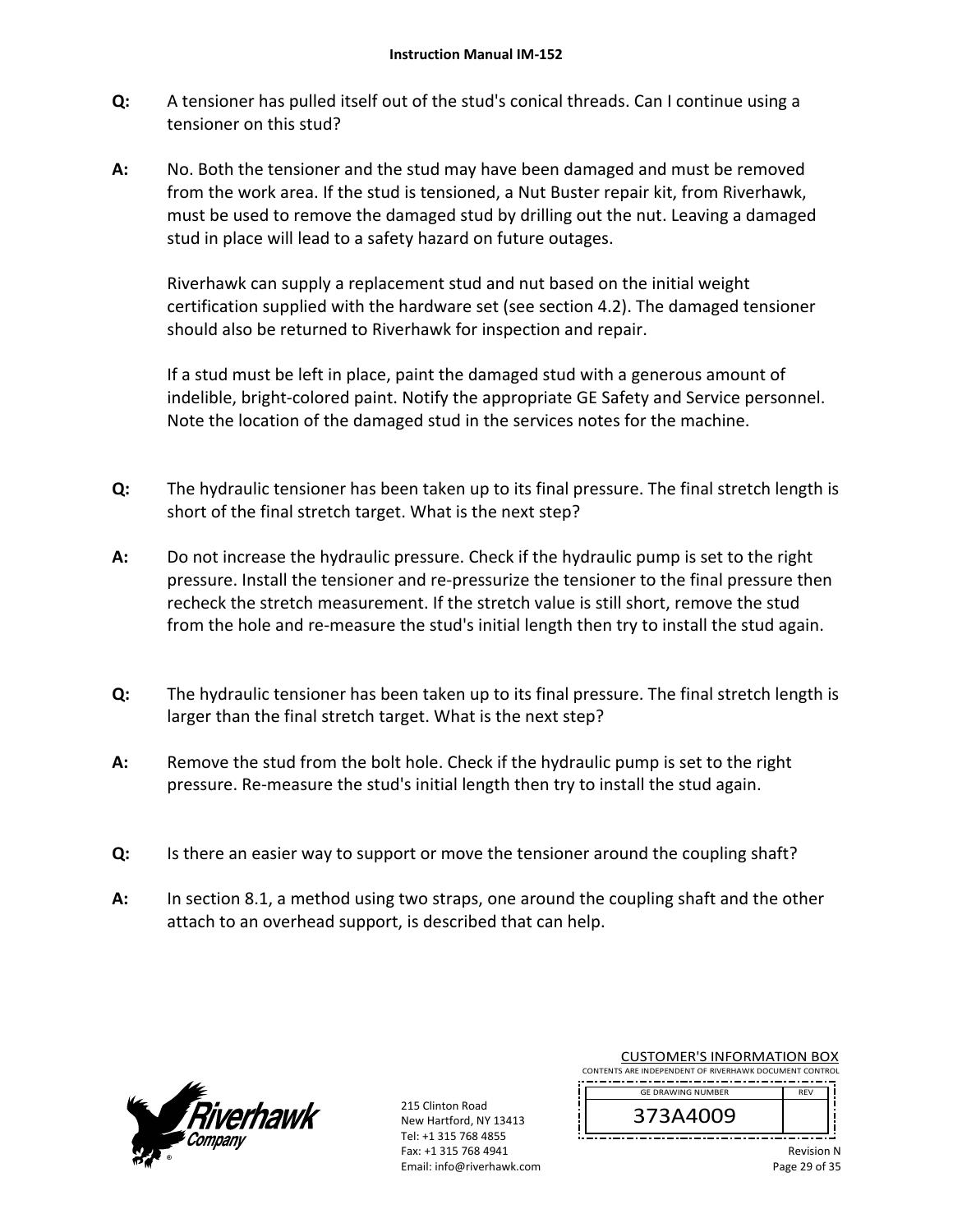- **Q:**  The tensioner is at its final pressure, but the nut cannot be loosened.
- **A:**  If the nuts cannot be loosened at the final pressure, continually increasing the pressure will not help and can be dangerous and in some cases make it harder to remove the nut. Check the nut to see if its set screws have been loosened. Check for and remove any corrosion around the nut's threads.
- **Q:**  How do I clean the conical threads on a stud?
- **A:**  The conical threads are best cleaned using a spiral wound brass brush in a drill as described in section 5.2.2
- **Q:**  During the initial steps of removing a tensioned stud, the stick‐out length is found to be wrong.
- **A:**  Do not proceed. Contact Riverhawk for assistance. With the wrong stick‐out length, the hydraulic tensioner has a limited stroke and may not work properly and can be damaged.
- **Q:**  The hydraulic pump appears to be leaking.
- **A:**  Check the hose connection to the hydraulic pump. If the 1/4" high pressure fitting is not assembled correctly as shown in section 7.2, it may look like the pump is leaking. If the problem continues, it may be necessary to open the pump kit. Contact Riverhawk for guidance.
- **Q:**  The hydraulic hose has a collar on it that can't be moved by hand
- **A:**  The hydraulic fitting is shown in section 7.2. The collar is sometimes held in place with a thread locking compound. This prevents the collar from moving too easily. It may be necessary to adjust this collar with a set of vise‐grip pliers. Be careful to not strip the threads off the tube or hose end.



215 Clinton Road New Hartford, NY 13413 Tel: +1 315 768 4855 Fax: +1 315 768 4941 Email: info@riverhawk.com

| <b>CUSTOMER'S INFORMATION BOX</b>                      |                   |  |
|--------------------------------------------------------|-------------------|--|
| CONTENTS ARE INDEPENDENT OF RIVERHAWK DOCUMENT CONTROL |                   |  |
| <b>GE DRAWING NUMBER</b>                               | <b>RFV</b>        |  |
|                                                        |                   |  |
| 373A4009                                               |                   |  |
|                                                        |                   |  |
|                                                        | <b>Revision N</b> |  |

Page 30 of 35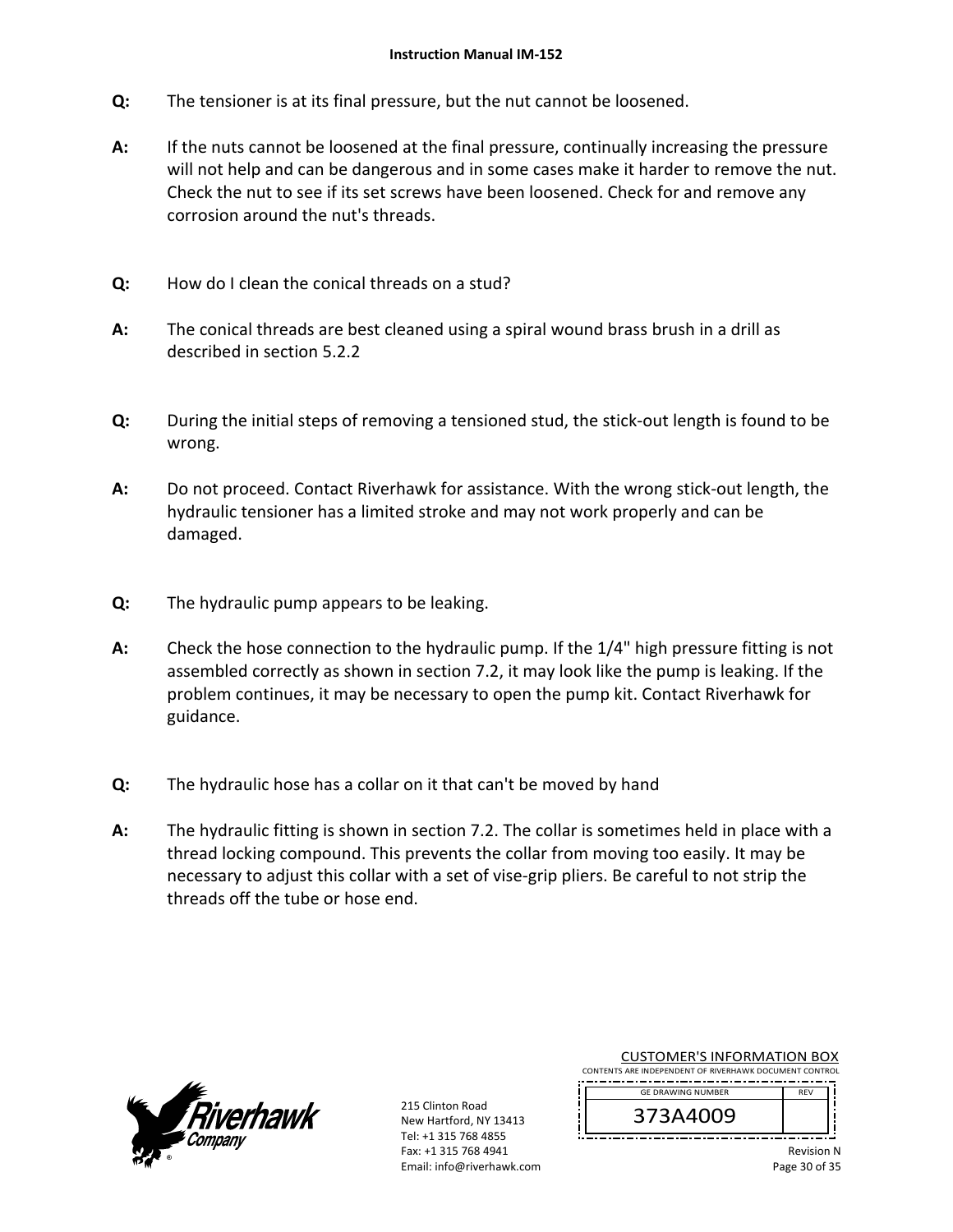# **14.0 Revision History**

| Revision<br>Letter | <b>Effective Date</b> | Description                                                                                                                                    |
|--------------------|-----------------------|------------------------------------------------------------------------------------------------------------------------------------------------|
| N                  | May 18, 2022          | Updated EC Declaration of Conformity; Added UKCA<br><b>Declaration of Conformity</b>                                                           |
| M                  | January 15, 2015      | Updated section 1.0, 4.3 and Appendix A3.                                                                                                      |
| L                  | June 13, 2014         | <b>Updated EC Declaration of Conformity</b>                                                                                                    |
| К                  | Jan 2, 2013           | Added Appendix A3: CE Statement of conformity                                                                                                  |
| J                  | Nov 9, 2012           | Reformatted, general update to warnings and cautions,<br>Added IM-293 to sections 7.1.2 and 12.1, Moved and<br>Renumbered figures and pictures |
| н                  | Nov 7, 2011           | Added HF-5379 to section 2                                                                                                                     |
| G                  | Sept 12, 2011         | Corrected spelling error on figure 1, Revised section<br>7.1.1, Removed figure 3, Revised stretch record sheets                                |
| F                  | Nov 29, 2010          | Added 9FA Gas Turbine to 330H Generator to title page<br>(page 1), Added 382A4341P005 and 382A4341 P006 to<br>Fr. 9FB to 330H Generator        |
| E                  | Aug 04, 2010          | Added 450H Generator and Steam Turbine to title page<br>(page 1)                                                                               |
| D                  | Jun 10, 2009          | Added turbine oil and removed "Never Seize" from<br>sections 1.0, 3.0, 8.0, and 9.0                                                            |
| C                  | Mar 25, 2009          | Added sections 3 and 14                                                                                                                        |
| B                  | Jun 23, 2008          |                                                                                                                                                |
| А                  | Feb 22, 2007          |                                                                                                                                                |
|                    | Jan 09, 2004          | Released                                                                                                                                       |



215 Clinton Road New Hartford, NY 13413 Tel: +1 315 768 4855 Fax: +1 315 768 4941 Email: info@riverhawk.com

| <b>CUSTOMER'S INFORMATION BOX</b>                      |            |  |
|--------------------------------------------------------|------------|--|
| CONTENTS ARE INDEPENDENT OF RIVERHAWK DOCUMENT CONTROL |            |  |
| <b>GE DRAWING NUMBER</b>                               | <b>RFV</b> |  |
| 373A4009                                               |            |  |

<u> : Louisian de la companience de la com</u> ====== Revision N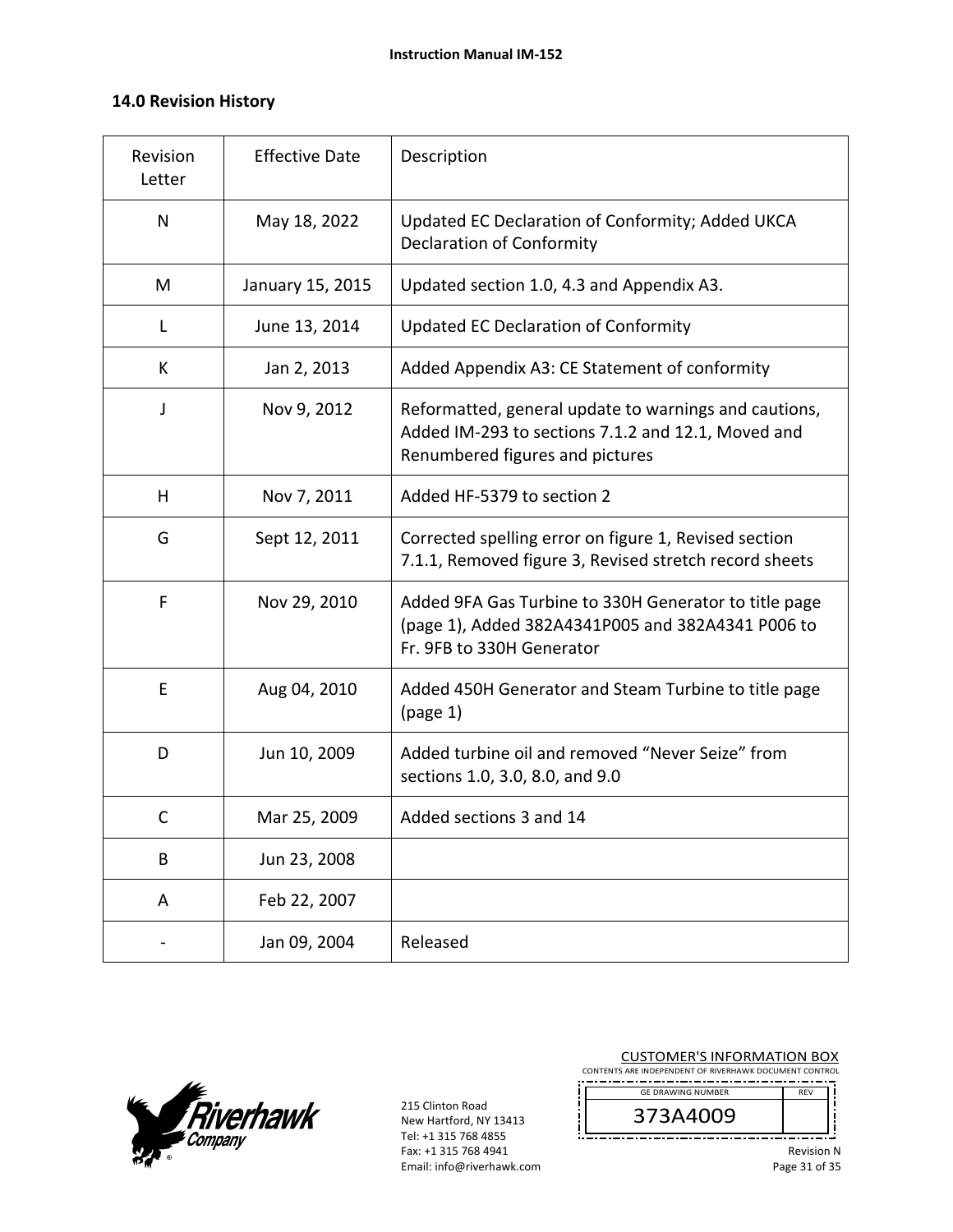# **Appendix A1**

# **EC Declaration of Conformity**

| Manufacturer: | <b>Riverhawk Company</b>    |
|---------------|-----------------------------|
| Address:      | 215 Clinton Road            |
|               | New Hartford, NY 13413, USA |

The hydraulic pump and bolt tensioning tool described in this manual are used for installing and applying tension to large bolts that are specifically designed by Riverhawk Company to be tensioned hydraulically.

All applicable sections of European Directive 2006/42/EC for machinery have been applied and fulfilled in the design and manufacture of the hydraulic pump and bolt tensioning tool described in this manual. Reference also ISO 12100:2010, ISO 4413:2010, and ISO 4414:2010.

Furthermore, this equipment has been manufactured under the Riverhawk quality system per EN ISO 9001:2015

Consult the Declaration of Conformance included with the shipment of this equipment that identifies the authorized Riverhawk representative, applicable serial numbers, and appropriate signature.



215 Clinton Road New Hartford, NY 13413 Tel: +1 315 768 4855 Fax: +1 315 768 4941 Email: info@riverhawk.com

| <b>CUSTOMER'S INFORMATION BOX</b>                      |                   |  |
|--------------------------------------------------------|-------------------|--|
| CONTENTS ARE INDEPENDENT OF RIVERHAWK DOCUMENT CONTROL |                   |  |
| <b>GE DRAWING NUMBER</b>                               | <b>RFV</b>        |  |
| 373A4009                                               |                   |  |
|                                                        | <b>Revision N</b> |  |

 $\mathsf{N}$ Page 32 of 35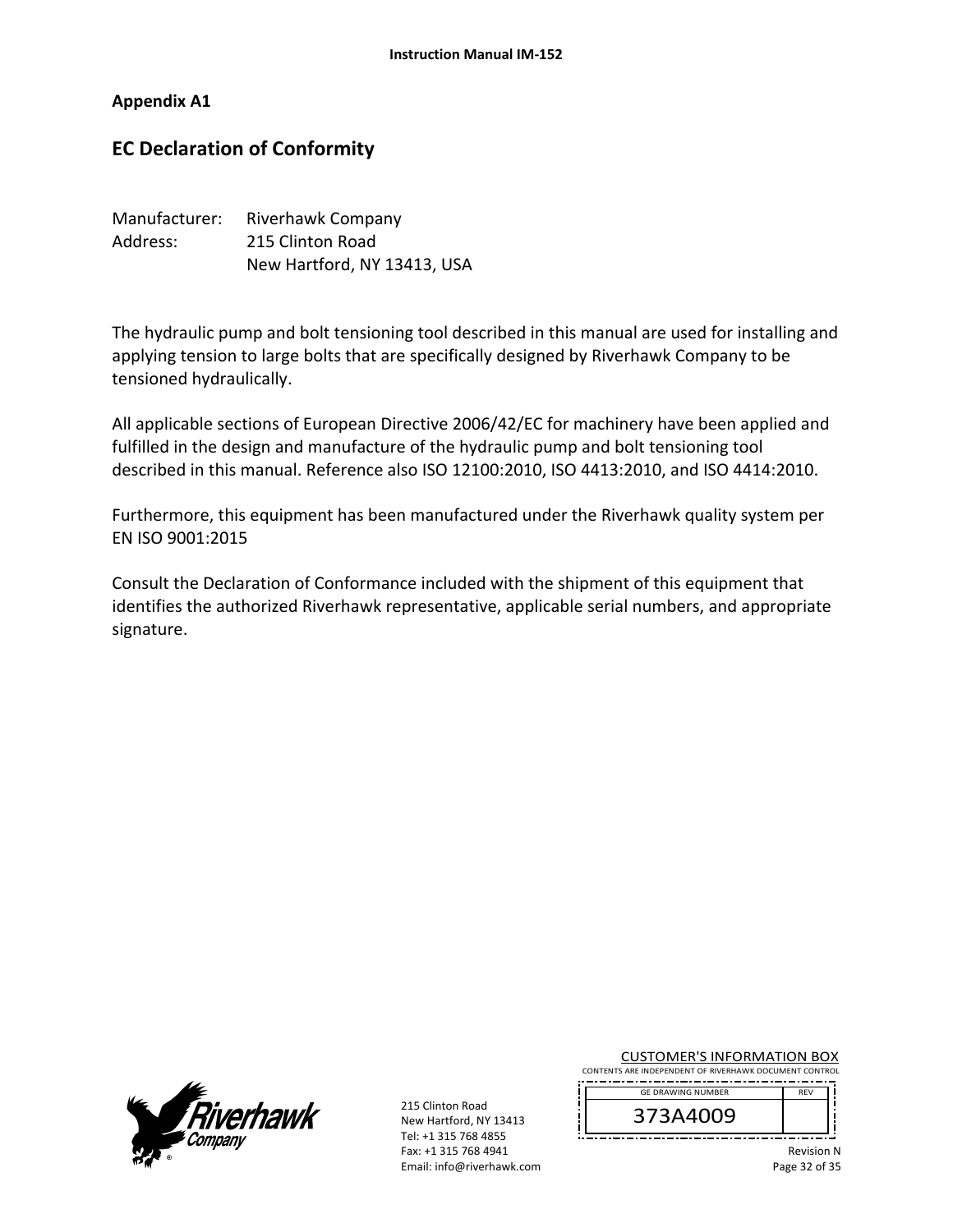#### **Appendix A2**

# **UKCA Declaration of Conformity**

| Manufacturer: | <b>Riverhawk Company</b>    |
|---------------|-----------------------------|
| Address:      | 215 Clinton Road            |
|               | New Hartford, NY 13413, USA |

The hydraulic pump and bolt tensioning tool described in this manual are used for installing and applying tension to large bolts that are specifically designed by Riverhawk Company to be tensioned hydraulically.

All applicable sections of Supply of Machinery (Safety) 2008 have been applied and fulfilled in the design and manufacture of the hydraulic pump and bolt tensioning tool described in this manual. Reference also ISO 12100:2010, ISO 4413:2010, and ISO 4414:2010.

Furthermore, this equipment has been manufactured under the Riverhawk quality system per EN ISO 9001:2015

Consult the Declaration of Conformance included with the shipment of this equipment that identifies the authorized Riverhawk representative, applicable serial numbers, and appropriate signature.



215 Clinton Road New Hartford, NY 13413 Tel: +1 315 768 4855 Fax: +1 315 768 4941 Email: info@riverhawk.com

| <b>GE DRAWING NUMBER</b> | <b>RFV</b> |
|--------------------------|------------|
| 373A4009                 |            |

CUSTOMER'S INFORMATION BOX

Revision N Page 33 of 35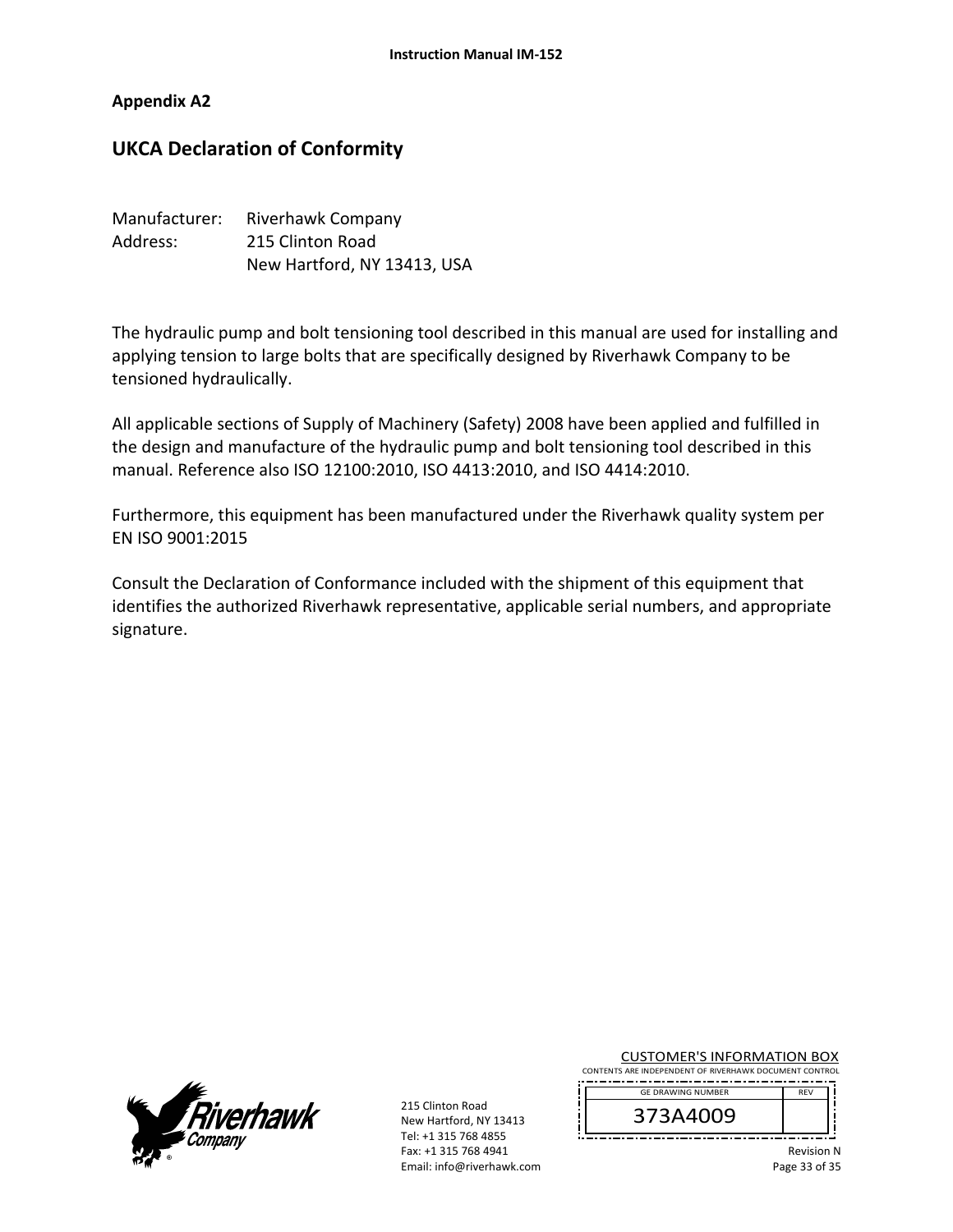# **Appendix B1**

STRETCH RECORD SHEET FOR THE GAS TURBINE TO LOAD COUPLING

TURBINE NUMBER:

DATE:

TECHNICIAN:

#### SUPERVISOR:



| HOLE NUMBER             | STARTING LENGTH | <b>FINAL LENGTH</b> | <b>FINAL STRETCH</b> |
|-------------------------|-----------------|---------------------|----------------------|
| $\mathbf 1$             |                 |                     |                      |
| $10\,$                  |                 |                     |                      |
| $\overline{2}$          |                 |                     |                      |
| $11\,$                  |                 |                     |                      |
| $\mathsf{3}$            |                 |                     |                      |
| $12\,$                  |                 |                     |                      |
| $\overline{\mathbf{4}}$ |                 |                     |                      |
| 13                      |                 |                     |                      |
| 5                       |                 |                     |                      |
| $14\,$                  |                 |                     |                      |
| $\boldsymbol{6}$        |                 |                     |                      |
| 15                      |                 |                     |                      |
| $\boldsymbol{7}$        |                 |                     |                      |
| 16                      |                 |                     |                      |
| $\,8\,$                 |                 |                     |                      |
| $17\,$                  |                 |                     |                      |
| $\boldsymbol{9}$        |                 |                     |                      |
| $18\,$                  |                 |                     |                      |



215 Clinton Road New Hartford, NY 13413 Tel: +1 315 768 4855 Fax: +1 315 768 4941 Email: info@riverhawk.com CUSTOMER'S INFORMATION BOX

CONTENTS ARE INDEPENDENT OF RIVERHAWK DOCUMENT CONTROL REV GE DRAWING NUMBER

373A4009

ļ

Revision N

Page 34 of 35